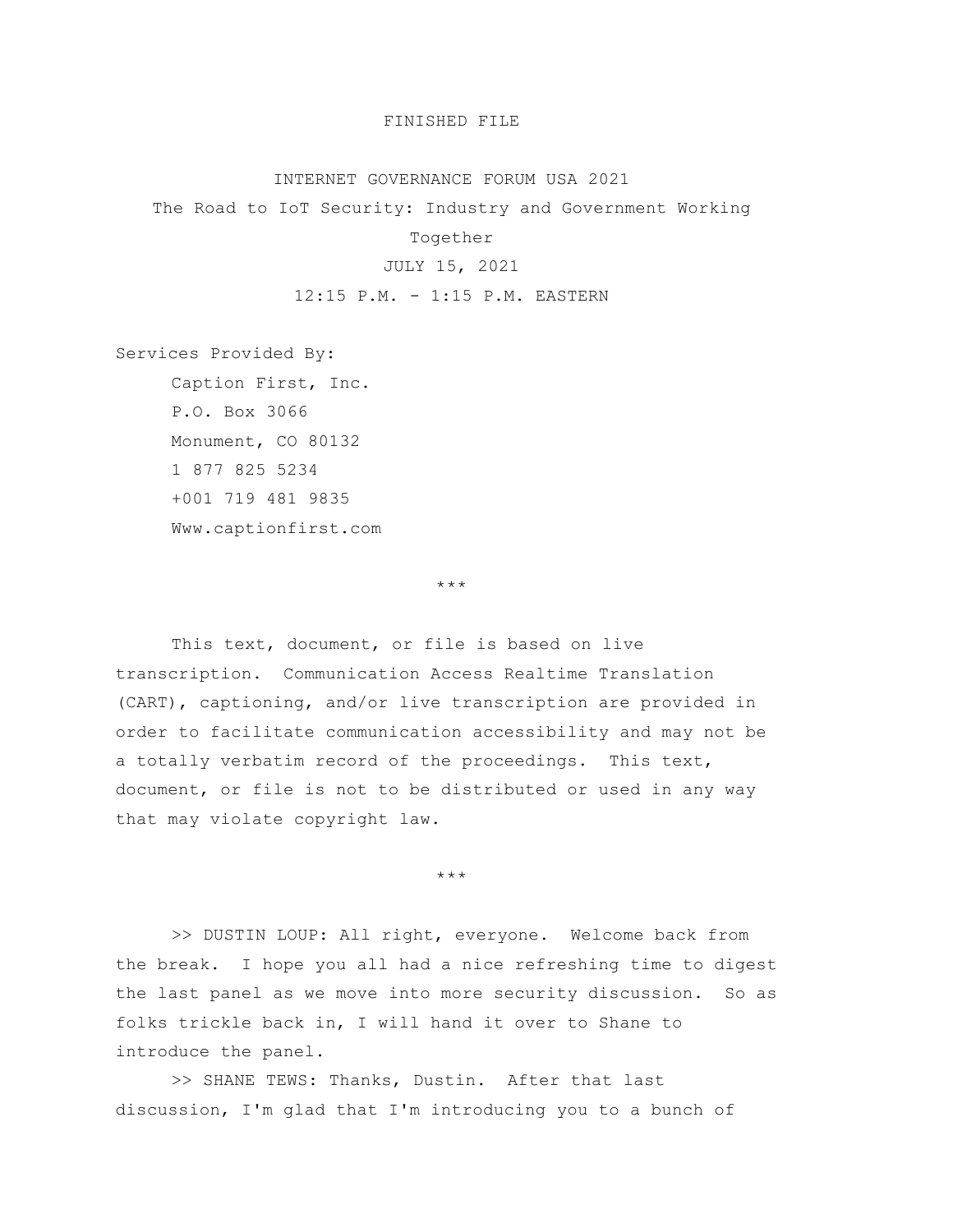problem solvers because that last conversation, which I had many times just always kind of freaks me out a little bit. I feel like we are not completely in control.

So this discuss has been going on for a long time. We had several times at the IGF and we have always gone back and forth with the two different levels of conversation. One is the consumer level, because there's a lot of us sitting in rooms with a lot of devices but with the advent of 5G and Next Generation networks, we are seeing a huge change of how the Internet of Things is being handled at the industrial, in the commercial, and the -- you know, more than the consumer level which is really where we will focus today.

So welcome "To the Road to IoT Security" panel. The idea of IoT security took off with the Mirai attack where service attacks were using devices to create a bot network. I realize this is a sophisticated group. And this brought forward the security issues by IoT. We have now seen the advent of Internet of Things connection. So there's an entire ecosystem that calls on the manufacturers at the very beginning, like Intel, who we'll hear from today to work with the manufacturers of the e devices both big and small to adhere to agreed to policies and principles for the security by design.

This means promoting security that interoperable, scalable, measurable and has a global application. Drafting these international standards and policy guidelines have created conversations that are both cross industry, consensus driven and approaches that have brought together governments and industry, the engineers and the lawyers, as well as created public/private partnerships that are multi-sector and allow for widespread deployment across networks for rapid growth of these really complex networks working together.

So I am going to ask each one of my panelists to talk for a couple of minutes about their part of this ecosystem and then I look forward to a healthy discussion. Paul, I will start with you. And Paul Eisler is with USTelecom, he serves as the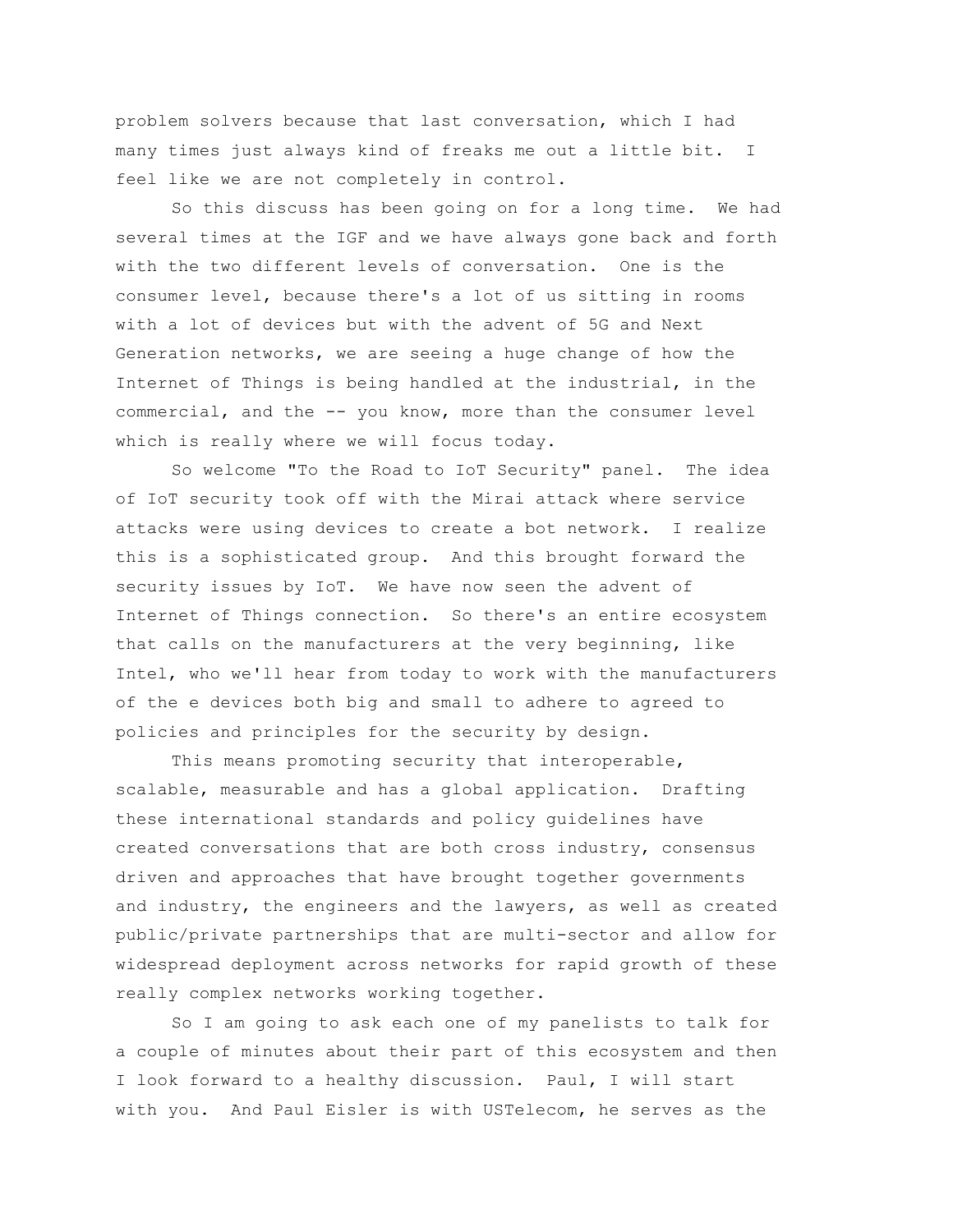Secretariat of the council to secure the digital economy, which is an amazing read. They have done an amazing job of getting a lot of this complicated stuff in a succinct document. Paul, tell us what you have been working on there and how this is important to your constituents at USTelecom.

>> PAUL EISLER: Thanks, Shane.

So if you spend enough time in Washington policy circles, you heard term "public/private partnership" thrown around a lot. I hope this panel shows that tremendous progress is made towards securing the Internet of Things but also that the collaboration, the genuine partnership between the industry and the government is a model that can be exported because it works, and we can use it for future success.

To that end, when you talk about why policymakers and why industry cares so much about securing the Internet of Things, there is, of course, the attacks like the massive attack on dine that you mentioned. There's also the propagation of many different types of malware, including ransomware such as you have seen in the news a lot of incidents, surrounding ransomware.

And have you also seen the propagation of disinformation campaigns. There's this astounding study at Carnegie Mellon that found during the height of COVID-19, somewhere between 45 and 60% of Twitter accounts discussing the pandemic were actually bots and not human beings. So for many policymakers as we said, the big call to action was in 2016, when the now historic bon net attack took place on the dine. And the Council to Secure the Digital Economy was formed. The acronym we use is CSDE, and the website is CSDE.org. Mike Bergman and I were part of the Secretariat and meet on the steering committee. This is comprised of 15 global ICT leaders and comanaged by USTelecom in partnership with CTA. And the purpose of CSDE is to address problems that cannot be solved by individual companies or segments of the global ecosystem because what we need is a holistic solution, what we need is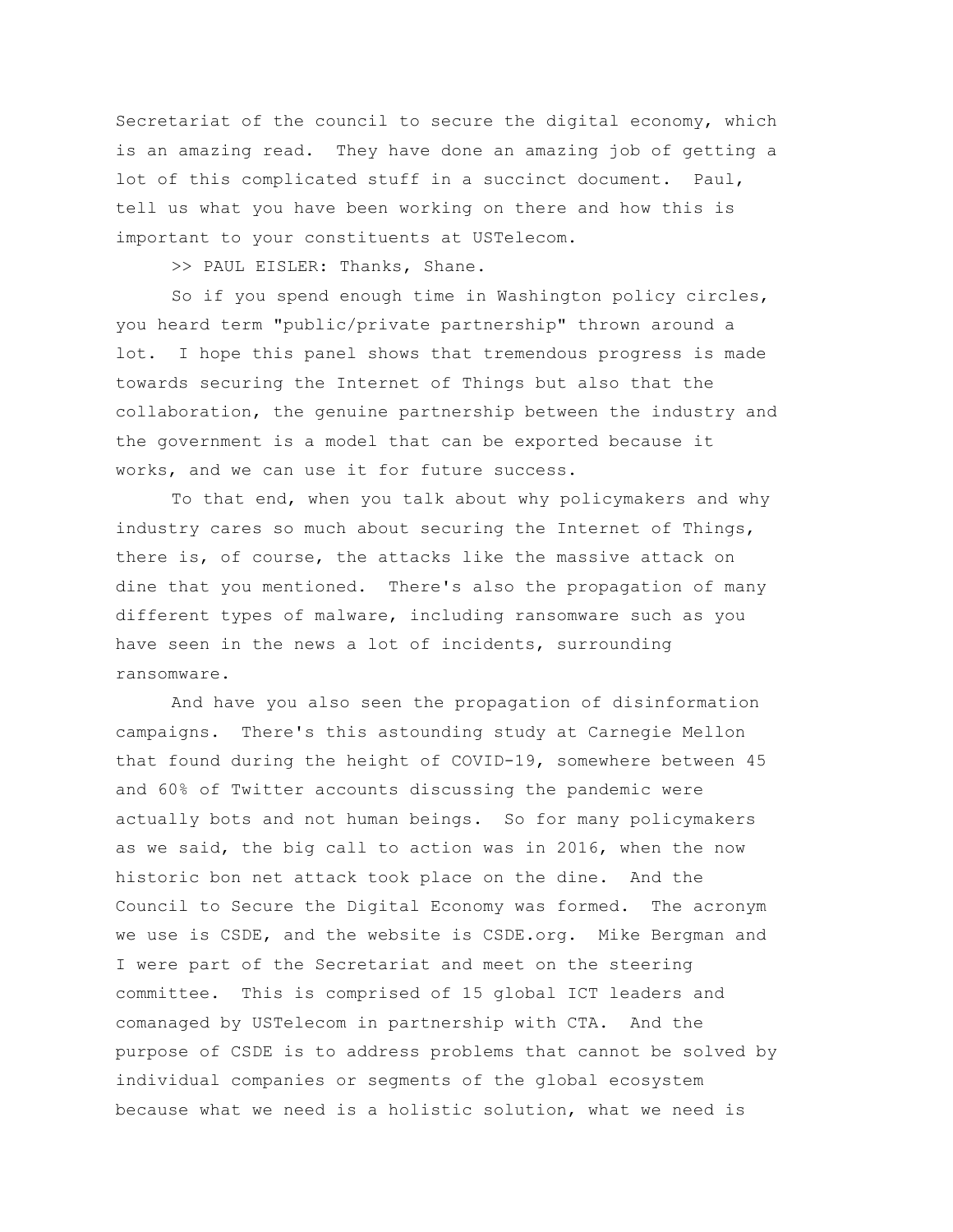cross-sector partnership and we need everybody to cooperate and do their part.

So that's why we also have numerous partners across the ecosystem that endorse individual projects. For example, the IoT security policy principles which were published earlier this year, these were endorsed by a total of 27 and counting organizations across the United States, Japan and Europe and we're starting to engage stakeholders in Latin America as well, although conversations are still in the early stages.

With we publish an annually updated guide for fighting botnets. It was translated into Japanese. It was cited in publications of the global Internet Governance Forum.

However, when we originally published the guide, there was -- the original iteration of, it there was no technical standard for IoT. In fact, there wasn't even a published consensus baseline that industry had affirmatively said yes to at the time. We saw this as an opportunity to contribute to NIST's efforts and demonstration that the public/private partnership is more than a series of talking points. It's an operational reality.

So in parallel with NIST's development of the core baseline in IoT, CSDE brought together dozens of convening organizations, we are talking trade organizations and standards development industries, industry alliances, coalitions and what we did is we leveraged the expertise of their hundreds of technical experts and ultimately formed the seed to consensus baseline. They continued to update the document, resulting in CSDE's publication of the document that we continue to refine.

The C2 consensus. This maps NIST 82-59, and it provides common set of capabilities that can be applied across all in IoT devices and there are now important technical standards, built to translate into a language that can be implemented by engineers. We also have ANSI CTA20-28, and now that we have this guidance that's detailed enough for engineers to implement an IoT security baseline. The next step is how do we built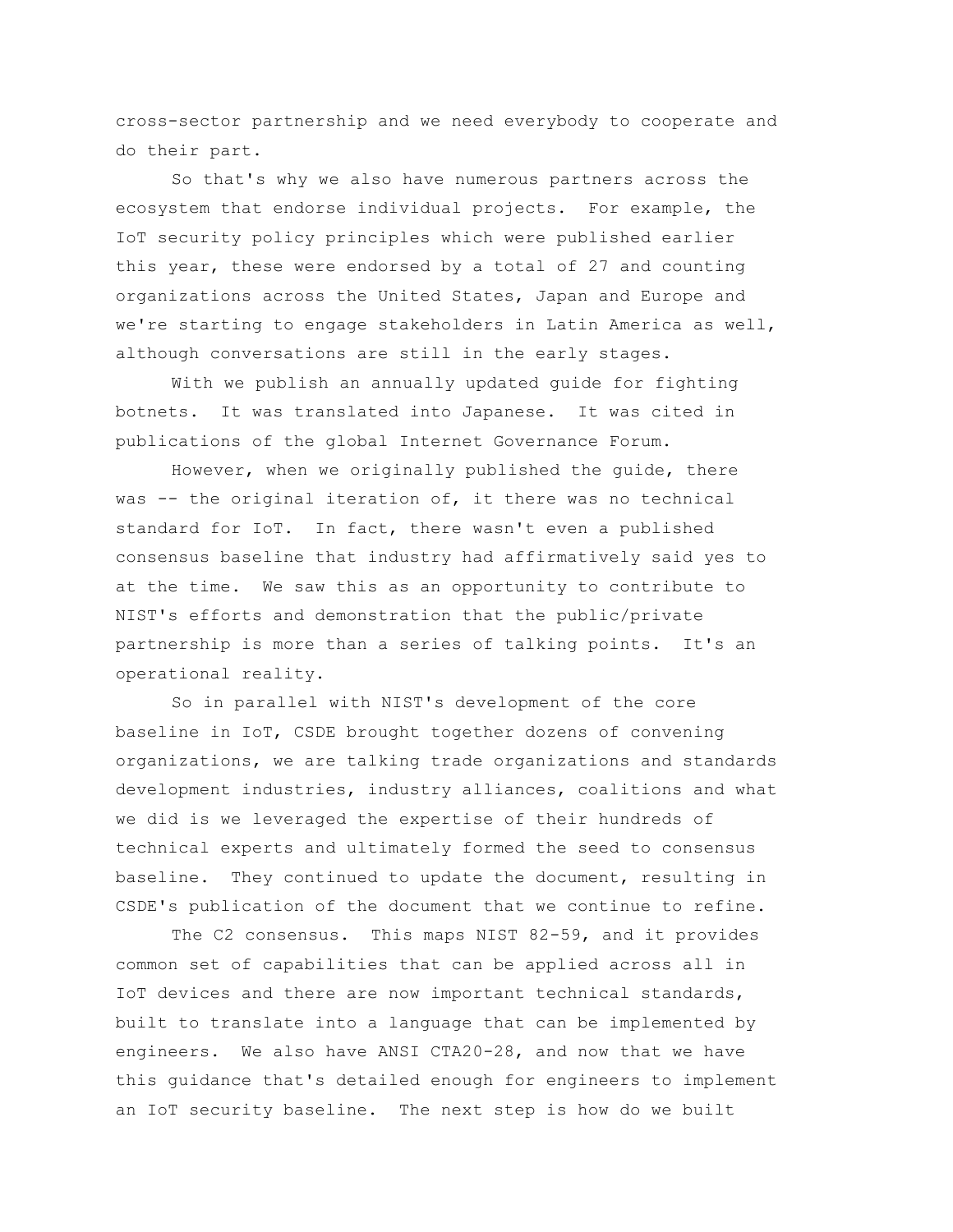international standard settings.

ANSI, they are ultimately an American organization and there are other standard institutes in other parts of the world. So we are now in the process of developing an international consensus, and you will hear more I'm sure from the other panelists about this, who are deep in the trenches and contributing to this important effort. We have multiple standards that have been or being developed for different industry verticals.

The high level takeaway from all of this work is that our goal is to raise expectations for security throughout the global marketplace, because cybersecurity has no borders and the best solutions will be the international ones.

>> SHANE TEWS: Thank you, Paul.

It was a great introduction. Adam, most priority thing I need you to do after I introduce you is explain what 82-59a is.

Which I'm looking at the -- and I know it's now in Portuguese and Spanish. That's most important.

So Adam Sedgewick is the senior information technology policy advisor at NIST, where he works on standards as we're hearing about right now, and he's been in a major advisory role at NIST and the related technology issues. Those are all the things I think that NIST does. As far as I'm concerned, Adam, you are in charge. So how is it going? You know, you are our government stalwart on this and what the hell is 82-59a?

>> ADAM SEDGEWICK: I promised myself I wasn't going to speak with NIST acronym and numbers, but --

>> SHANE TEWS: You have to because someone will slide into it, right?

>> ADAM SEDGEWICK: So, yeah, thanks for having me. Thanks for the opportunity to speak. Just to talk a little bit about what NIST does overall, and Shane mentioned a big part of the digital work, but we do quite a bit, and our overall focus is all around measurement, which Shane also mentioned.

And we are a national laboratory. We are actually part of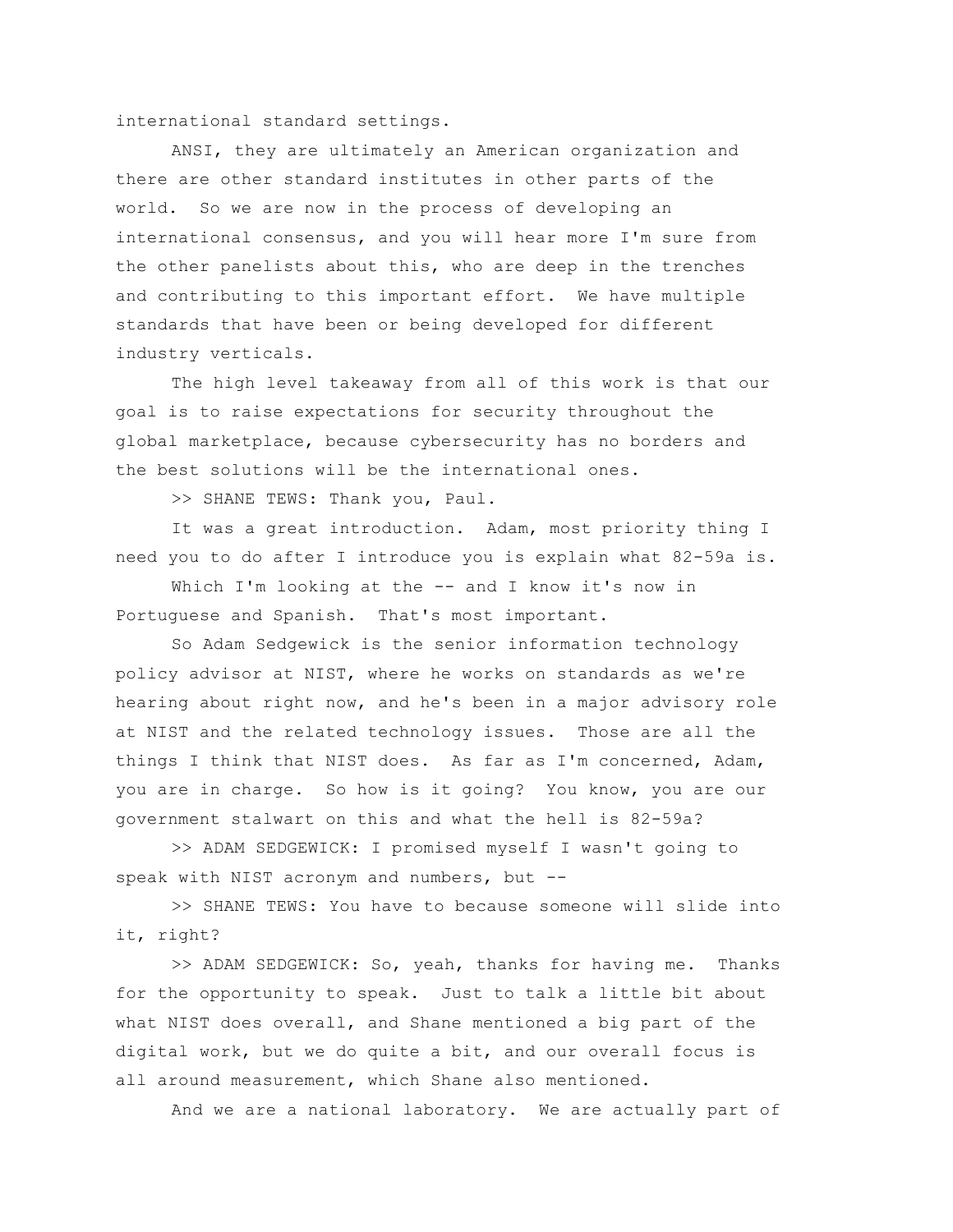the government, within the commerce department, but being a non-regulatory agency, actually has given us the freedom to collaborate with stakeholders on their same level, right? So there are discussions around voluntary versus mandatory when it comes to cybersecurity. Our role is heavily geared towards the voluntary, and we think that's very successful, because it allows us to work with the greatest number of stakeholders possible. So it's not about do I have to do this? Should I do this? We found -- we find really our strength by working with people to do things that they want to do because it benefits them.

IoT is an interesting example of the type of work we do. I think we grapple with it for a long time. We called it different things. We called it cyber physical systems. Partially because I think if you were to put a list of all the things that we do in cybersecurity and privacy on a dart board and blindfold yourself and throw that dart, would you land upon something that has to do with IoT. Our workforce and awareness work has a lot to do with IoT, because that's how people are going to be acting with the Internet and have cybersecurity and privacy considerations.

Our work in encryption will have to do with IoT because encryption has a lot of power demands. So we do a lot of work with encryption and low-power and constrained devices.

And a lot of use cases are going to be really different, right? You are going to want to have different security capabilities at the IoT device, if it's something that's helping you stay alive, versus something that's just a note in a highway that's delivering some information back to the Department of Transportation periodically about the health of the highway. It's also important. It's just you might have different security and privacy considerations.

So the role of NIST in this space, it's twofold. A lot of what we do in cybersecurity and privacy, we have this mission that goes back a long time, in developing standard settings and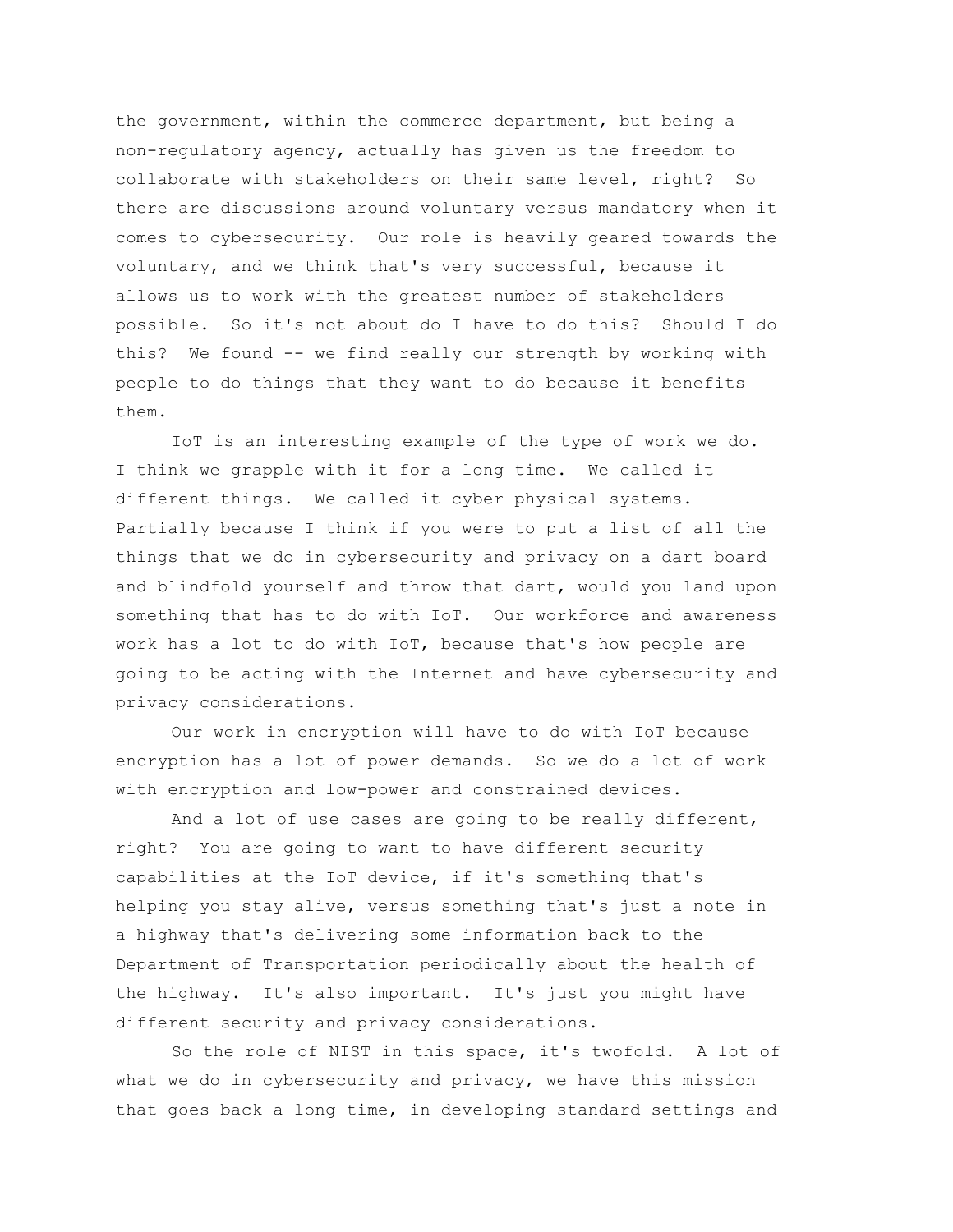guidelines for federal information systems. So if you are a Department of Transportation, or you are the Morris K. Udall, you need to help you leverage commercial off-the-shelf products. So that's to get us away from a system where we tell the technology providers exactly what they need to create for our limited use case. Instead of just trying to figure out how do we leverage innovation and what technology companies are already doing, how do we harness that to help the departments and agencies meet anywhere business mission?

So it was only very recently, for example, that the Department of Defense stopped having custom-built mobile phones, right? They realized we can just leverage what these organizations are doing and make sure that they are mindful of their security and we can leverage that for our own business purposes.

And that's where, you know, 82-59A comes in, right? So those are publications to look at foundational cybersecurity activities for IoT device manufacturers. So that's an important piece of it. While there are different uses of IoT, there are some things that on the foundation, that we should begin to expect that we can see in a range of IoT devices, because we don't have that foundation, you are not going to have -- be able to build those security and privacy and security capabilities on top of them.

That's one way in which we do this work in IoT. We also have things that help enterprises think about the devices. So you have these IoT devices and your devices ideally, they are leveraging 82-59 or some of the other work we'll talk about today, but if they are not, or if you don't have that ability, how should you as an organization think about IoT? How should it impact the way that you build your enterprise security solutions? And also are this things you can do on the network?

All of that then ties into the other part of this, which is the S in NIST, standards. We have a role in coordinating international standards on behalf of the federal government.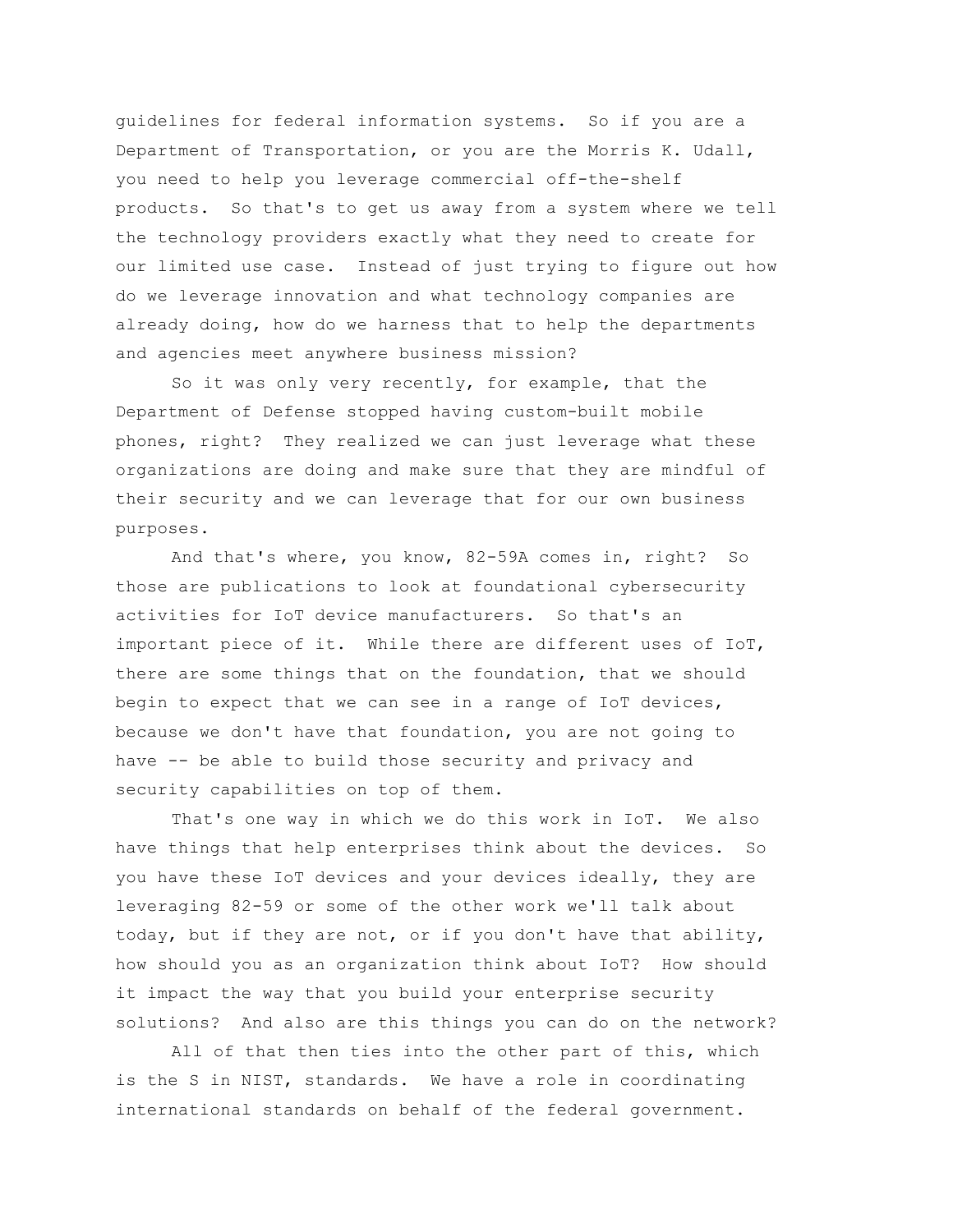We also participate robustly in international standards development, and a lot of work that we do given these responsibilities under FISMA for the USG then becomes that pre-standardization research, and then we can take to international standards and is this something we can work with industry to enhance? This is truly a global issue as we already heard. So national issues to IoT really doesn't make any sense. To the actual extent that we can leverage standards internationally with industry and government, it frees up our ability to focus on the things that matter.

Instead of saying you talk about IoT in this way, and we talk about it in that way, it allows us a more common. I think I'm a little over time. Thanks again, Shane, for having me.

>> SHANE TEWS: That was a very good table setting exercise for a lot of what we are going to talk about. So Dr. Amit Eliazari, I think this is your first IGF USA. This is where discussion happens. She's the director of cybersecurity policy and government affairs at Intel and a lecturer at UC Berkeley school for information master in cybersecurity program and she's a graduate of doctor of science of law, and she has a JSD from Berkeley Law. You supply chain management has been the buzz word for the entire year. As we talk about all of these things towards the end of decision-making cycle, you guys need to be backed into this way, way early in the process to make sure that you are bringing the tools to the party that people are eventually going to use to create all the security. Tell us about your role in all of this.

>> AMIT ELAZARI: Absolutely, and I'm so excited to be here with you all. Definitely looking forward for more participation in this forum.

So, you know, as you heard, this is an ecosystem issue, right? And our role is really foundational. We are enabling the security from the foundation side, from the silicon ops from the financial sector to HLS to industrial specifically within the context of IoT. And, of course, we are very much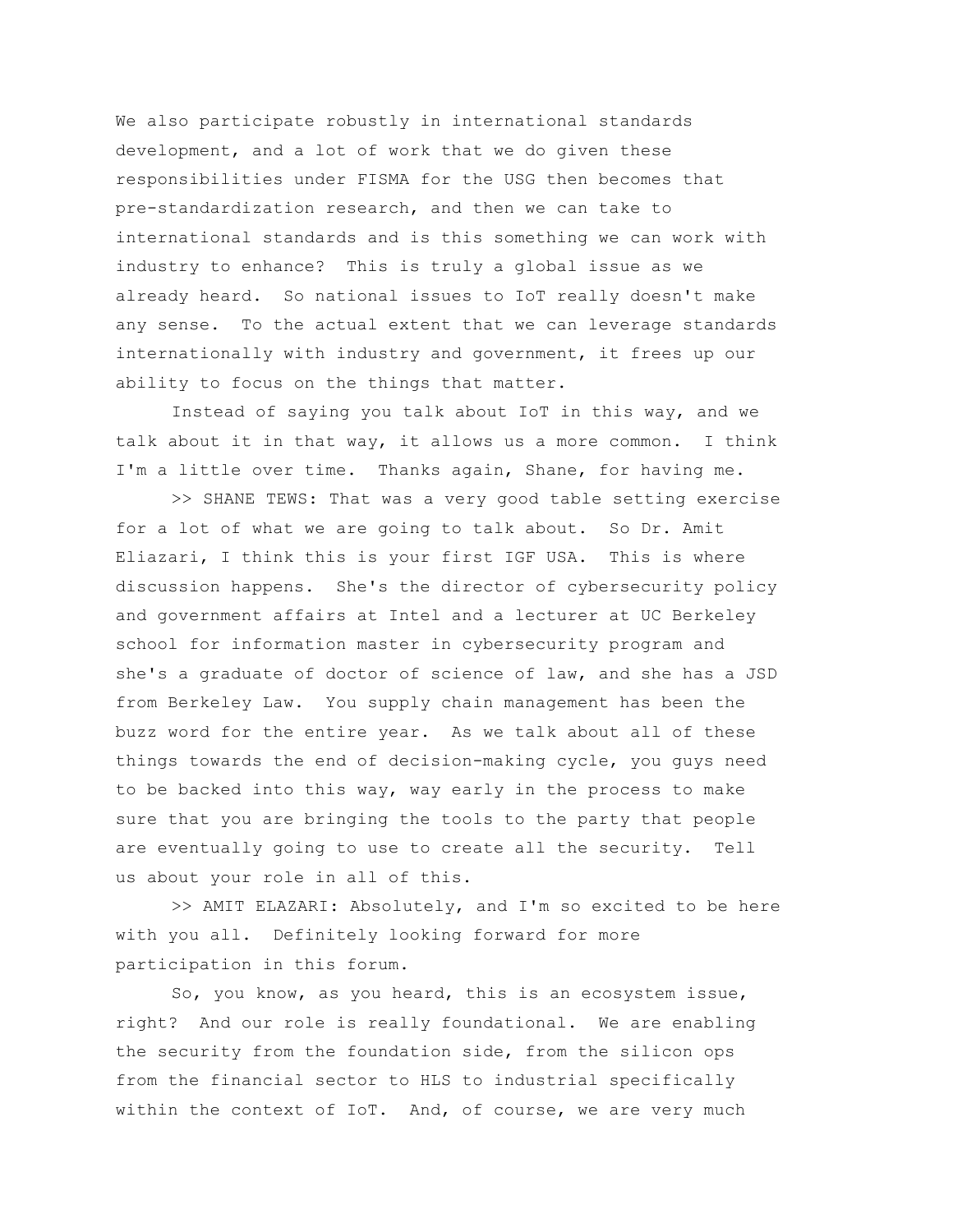interested in supporting the security, of specifically supporting the baseline capabilities, right for IoT as we are building this foundation.

So my role specifically, I'm part of the government relationship team. I'm one of the directors, working on global cybersecurity and I focus, among other on the area of IoT. I work very closely with our engineers in our Internet of Things organizations and with our business partners to bring the goodness and enable the ecosystem.

Thousand, as we work collaboratively on addressing the security issues, of course, we need to participate with the ecosystem in many forms. Part of this is the IoT security alliance, it's standards work, it's enabling the technologies that can help advance our problems, for example, secure device onboarding for our work in FIDO alliance and the like.

Another part is the active participation in driving best practices and driving international standards and technical conversations as we are talking about today, as well as working collaboratively with our partners with policymakers and the governments of the world, as they are considering how to regulate, how to address this issue of IoT security.

Now, we know a couple of things about IoT security, and the uniqueness of that ecosystem when it comes to security policy. It's a very diverse ecosystem. Again, we are talking in this ecosystem about everything from the potentially cheap consumer IoT device, right, which is low cost, to the sophisticated system of industrial or critical infrastructure. We know that the complexities not just about the verticalization. It's also about the fact that the IoT ecosystem is the technology supply chain in multiple touchpoints. So we have everything from the cloud connected to this, to Internet Governance, to the supply chain, to operational systems, and the like. And we also know that the complexities on the rise because the attack surface itself, of course, is still evolving.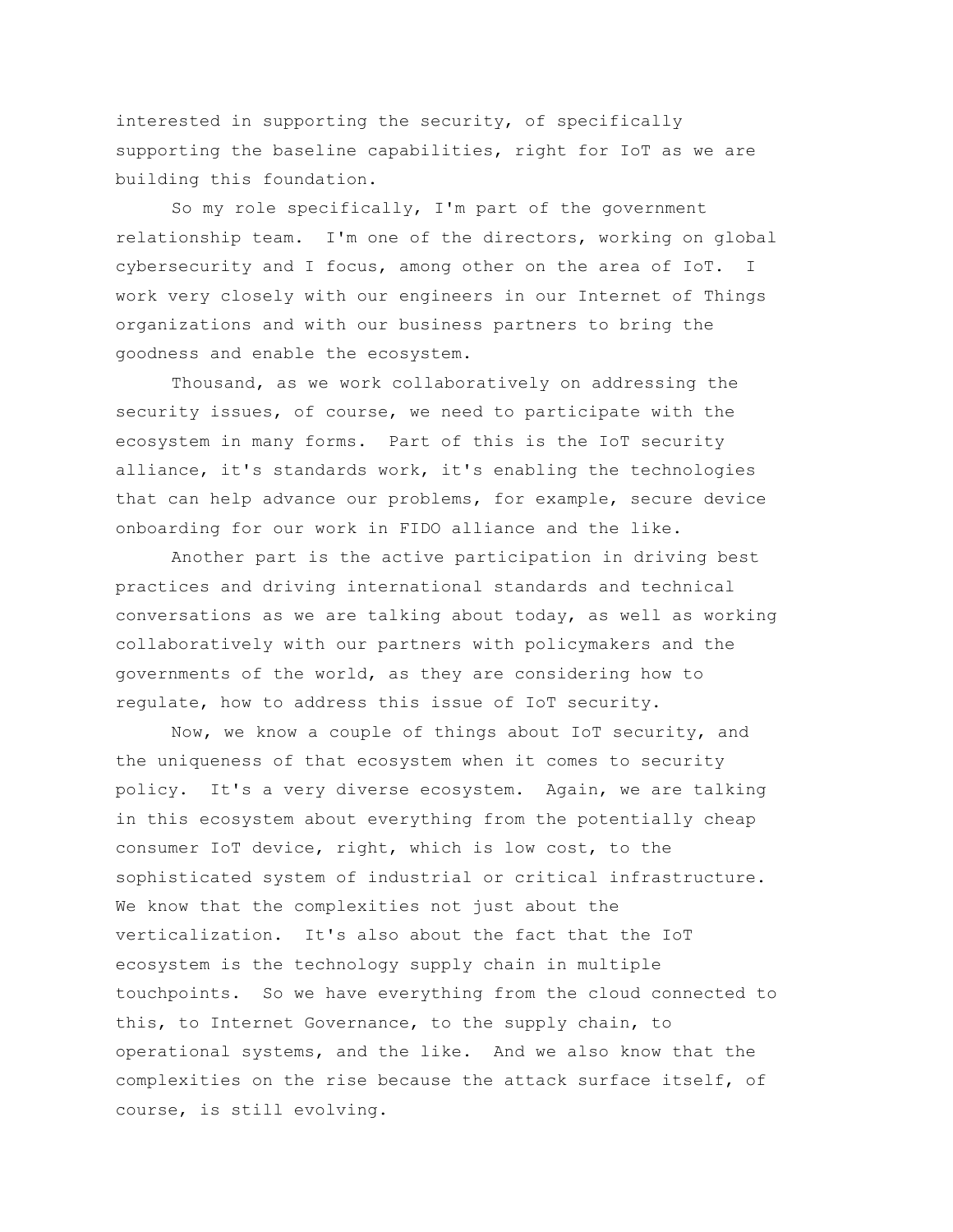So how do we go about this, with this level of complexity? We have some important principles, right, security policy principles that are articulated, among others in this paper, of course that the CSDE, my colleague Paul here has mentioned that has this broad consensus. But a key pillar is making sure that we have interoperability, and harmonization of technical requirements around the world. Okay? So we have the backbone of technical specifications that engineers can implement that establish the foundational footprint.

So where do we and I collaborate on this? We work very closely with our engineers on distributing to NIST and distributing to NIST 259 and A2D and we do this across aboard. We collaborate with the ecosystem partners to create the FIDO alliance, secure device onboarding, but we also participate and lead in international standards, specifically I'm one of the co-editors ISO I624-2, which is the current effort to not just contribute to the work in the US and the work in Europe, but advance ISOC, which is the cybersecurity committee to promote that international consensus, of course, with global participation and expertise, so we will have that foundation of what are we talking about when we are saying, you know, these are foundational IoT security capabilities. Unique authentication. Security update and the like. What are the details both in terms of device requirements and the process requirements. Again, I'm one of the coeditors leading this work and I'm very excited to, you know, be participating in that with the partners -- with our partners, especially our partners here on the line.

>> SHANE TEWS: Thank you so much and we really appreciate you participating with us today. Our last panelist and definitely not least, because he's the guy who helps all the things in the boxes get out to everybody who wants them. Is Mike Bergman who is the vice president for technology and standards at the Consumer Technology Association. Where he leads the association work on cybersecurity and Internet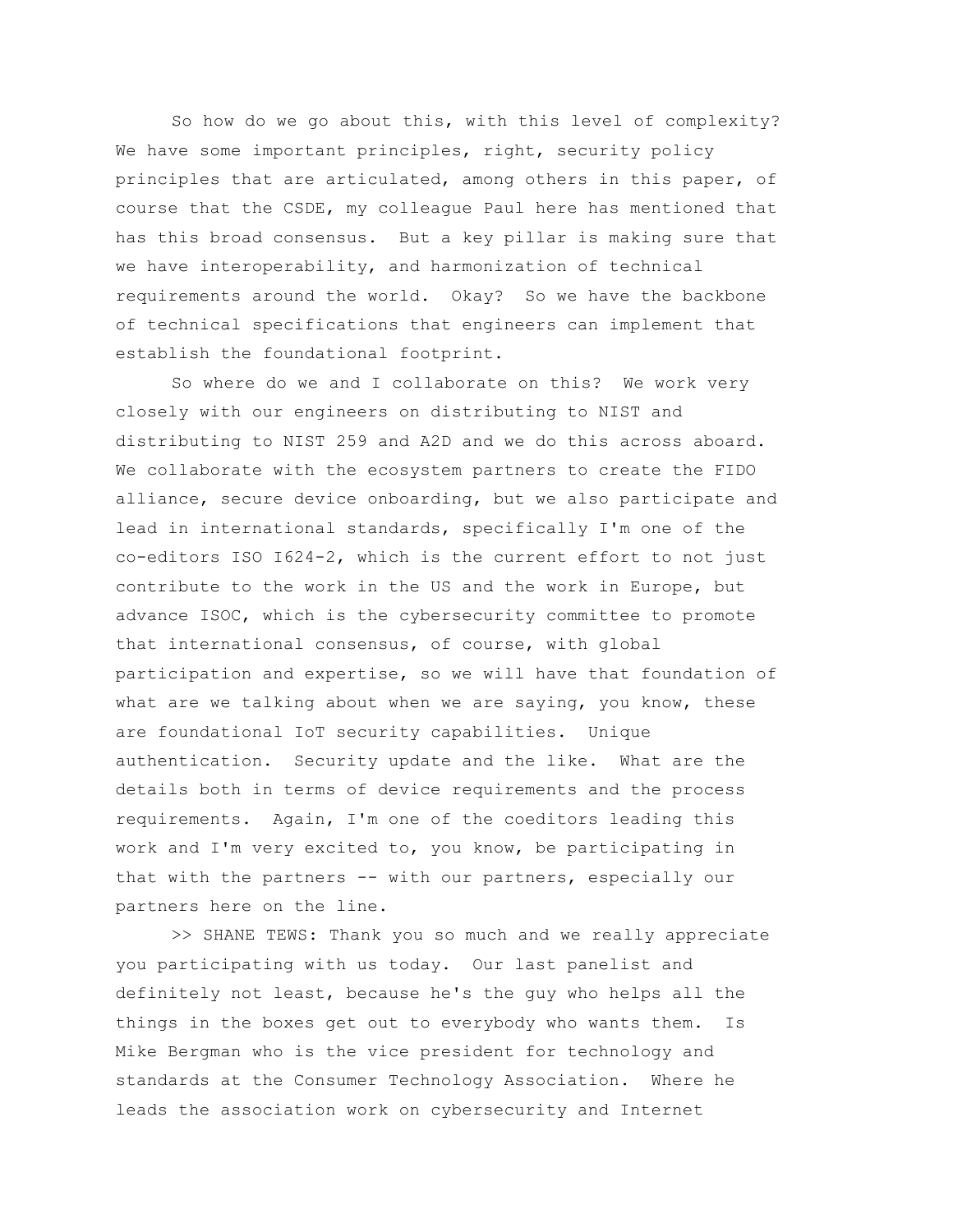standards. He's been in the electronics industry for more than 30 years in memory chip design and wireless communication.

So Mike, give us the -- give us the next layer out which is the person who actually works with all the people that do the deliverables. All of these guys are helping you get there, but, you know, you do a tremendous amount of work in this space.

>> MICHAEL BERGMAN: Thank you, Shane.

Yes, so as you indicated in my brief bio, I have had a career as a working engineer and engineering manager. So I tend to look at all of this despite being involved with Amit and Paul and Adam and his team over NIST, we all work together. It may sound like we are ganging up on you all in the audience, but this is awe public/private partner and you are talking to some of the partners here.

Paul described the CSDE which is an organization working in a broad sense on best practices, guidance, things like that.

Adam described NIST which has the seminal, 82-59a, and Amit spoke about cybersecurity within industry and within technical standards to that end, and Amit is a major player on that within Intel.

So now we have got a bunch of these pieces. What I would like to do is kind of go through how it all sort of fits together and how you can think about it.

So if you think about 82-59a, it's a best practices or it's a guidance document about the minimum security capability of an IoT device. When we say minimum, we mean really, you know, guys, you have to be this tall to ride the ride. That's one of the Allen freeman's favorite sayings about SBOM.

You really need at least this much. And if we can get everyone to comply with just the minimum, that would be great, considering the more botnet rampaging still and it takes advantage of some of the gaps in just minimum level of security, people not implementing minimums.

All right. So 82-59a says, look, no minimum -- no default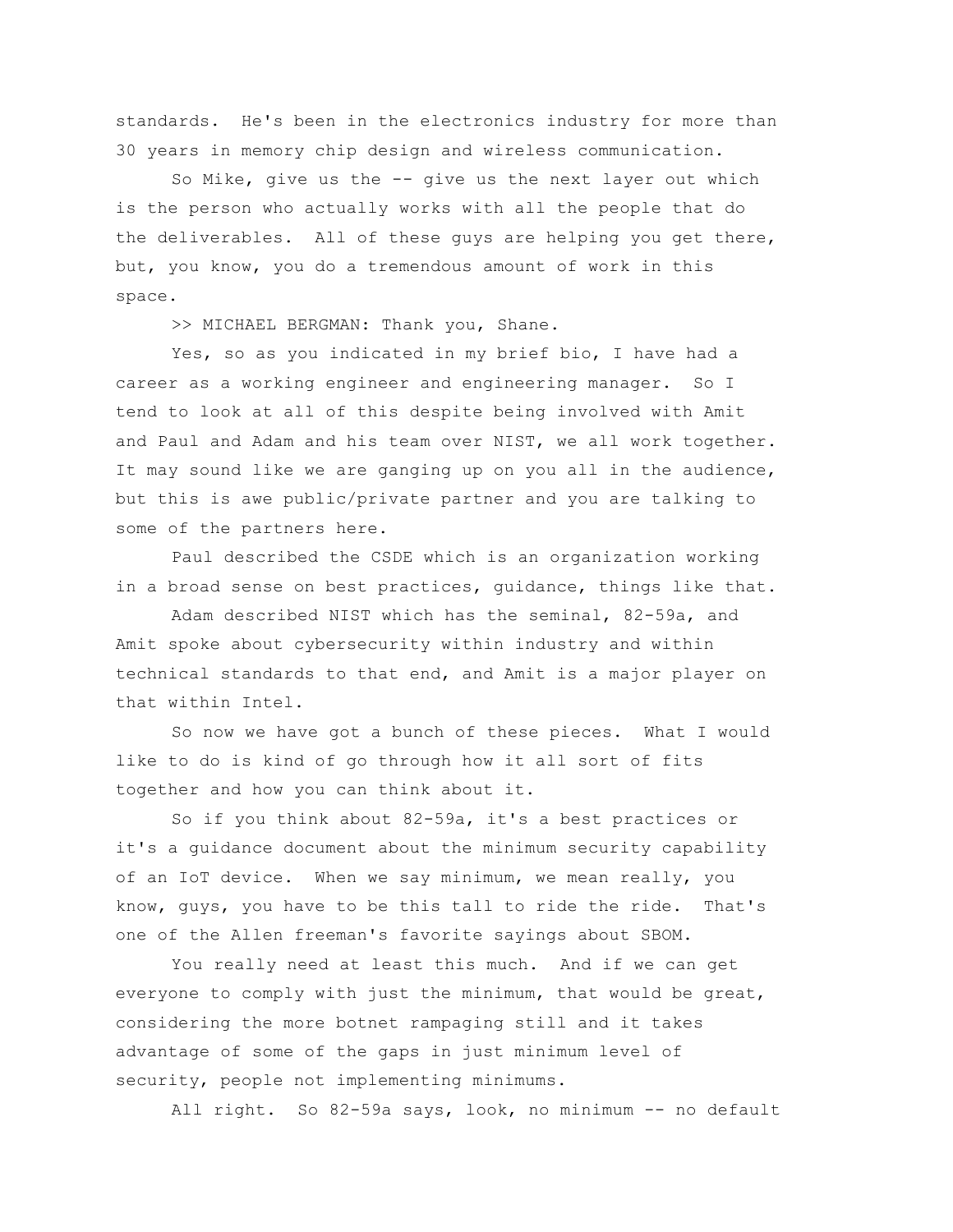passwords. You have a variety of guidance in there. It tends to be more contract because NIST is aiming at the entirety of the IoT system with this document. But it's like, look, just do what we suggest in here somehow and things are going to be a lot better.

I think I speak for my other two non-NIST panelists in saying we really actually believe in that. So separately, as Paul indicated, the C2 consensus came out and it is a regional -- I'm sorry, it's an industry or a sector-specific subset of the NIST guidance. It's more specific. It doesn't leave anything out. It's just more specific to a section of the IoT which is more dominated by consumer electronics, all right? Are.

So if you think of this as a cake, the bottom layer may be 28-59a and the next is the C2 consensus, now those are both guidance and then we move into technical standards. Amit and Paul and Adam all use that, I will tell you what I think a technical standard. Is a technical standard is a document that an engineer reads and he finds words like "shall" and "must."

If you were painting a house, and the owner said I want my house painted, and you said, any color? And the owner it shall be eggshell blue. You don't do it a different way. You do what the shall word says. It's a document with enough specificity to tell the engineering exactly what they need to do to be in compliance.

The NIST guidance and the C2 guidance move in that direction, and then documents like ISO/IEC 27402 which is Amit is the coeditor for, and the ANSI 23- 88, we are throwing a lot of numbers and acronyms at you folks. But the point is they have these shall and must and quantitative requirements that the engineers can understand what to comply with.

From there, the next question is, are you doing it? Did you accomplish that goal of meeting the shall and must goals in the technical standards? And this derives now from the minimum security requirements. Did you meet the minimum security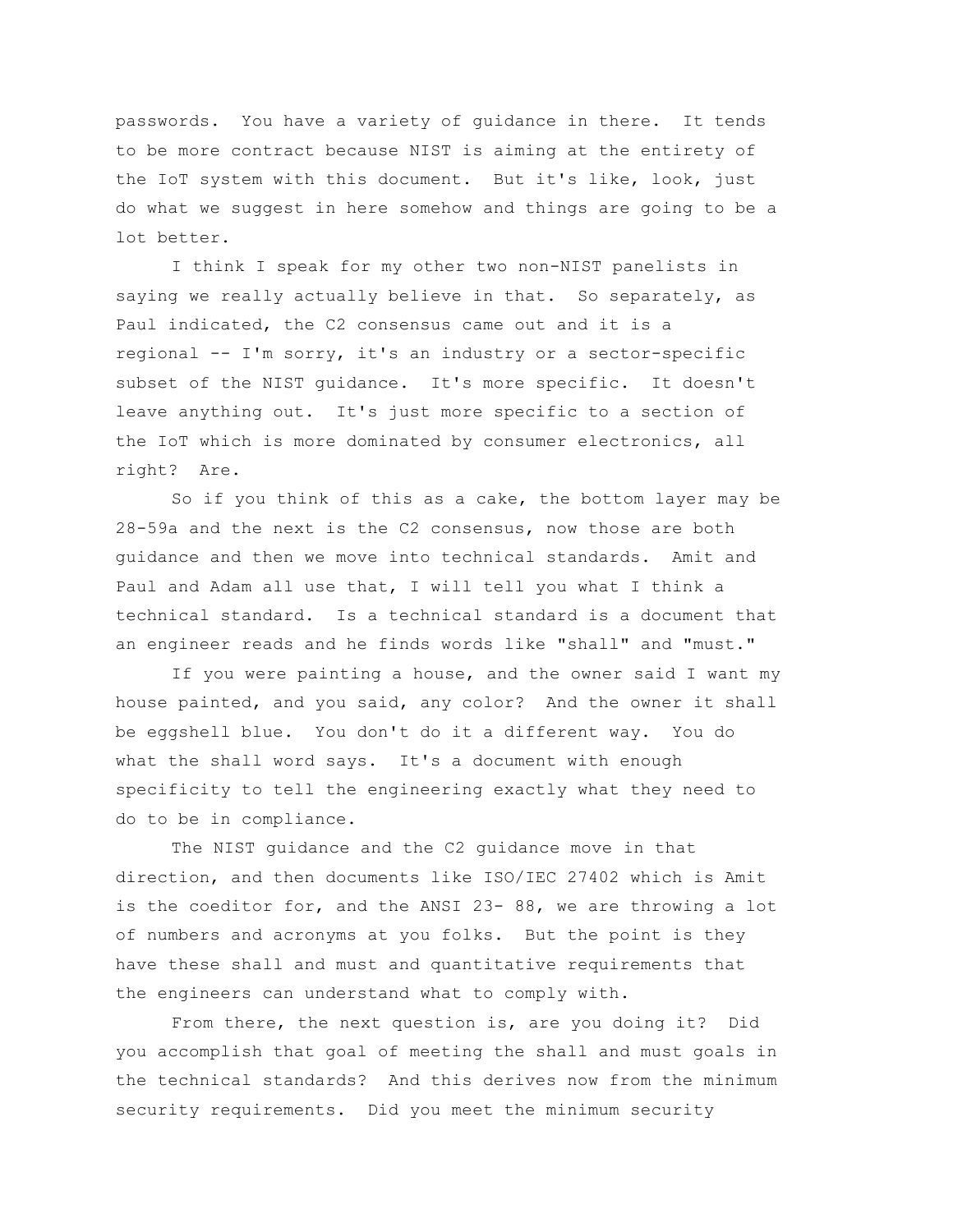requires as in these technical standard settings? Well, then we go to conformative assessment programs. There's industry conformative assessment programs that use all the documents we just mentioned, although 27-402 is still a draft. It's not jet brought in, but it's believed that it will be a very, very important document in this context.

But the document that Europe is using which is called  $EN303-645$ , there's a document that the UK's  $-$  that the UK government put out called Code of Practice. There's other documents like this. These conformative assessment programs, where you can go out and buy testing for your product, actually wrap up these requirements and so you can go to UL and get tested for compliance to these technical standards.

That's called conformity assessment and you get an assessment from UL when you do that. You can get a similar service from Euro Fence testing. They do have a US footprint, internet tech, CTIA has a certification program as well. It's not -- I'm not as familiar with that one. I will not try to talk too much about it, but these conformity assessment programs then check to see that the product design met the requirements.

Now, from these -- from this structure, we can talk about policy elements, right. All of this is engineering and business-to-business discussions. And, in fact, before I leave this, business-to-business includes major retailers now looking at these conformity assessment programs because think of your favorite major electronics or consumer goods retailer do they want to be on the hook for shipping product that's spied in bedrooms or whatever your nightmare scenario is with security?

Now we have a lot of discussions with the retailers, I'm with the Consumer Technology Association, about how all of that is going to work for them.

So you take all of that, and now you can start making policy decisions and there's discussion about certification and labeling and all of this. That's all policy, right now I'm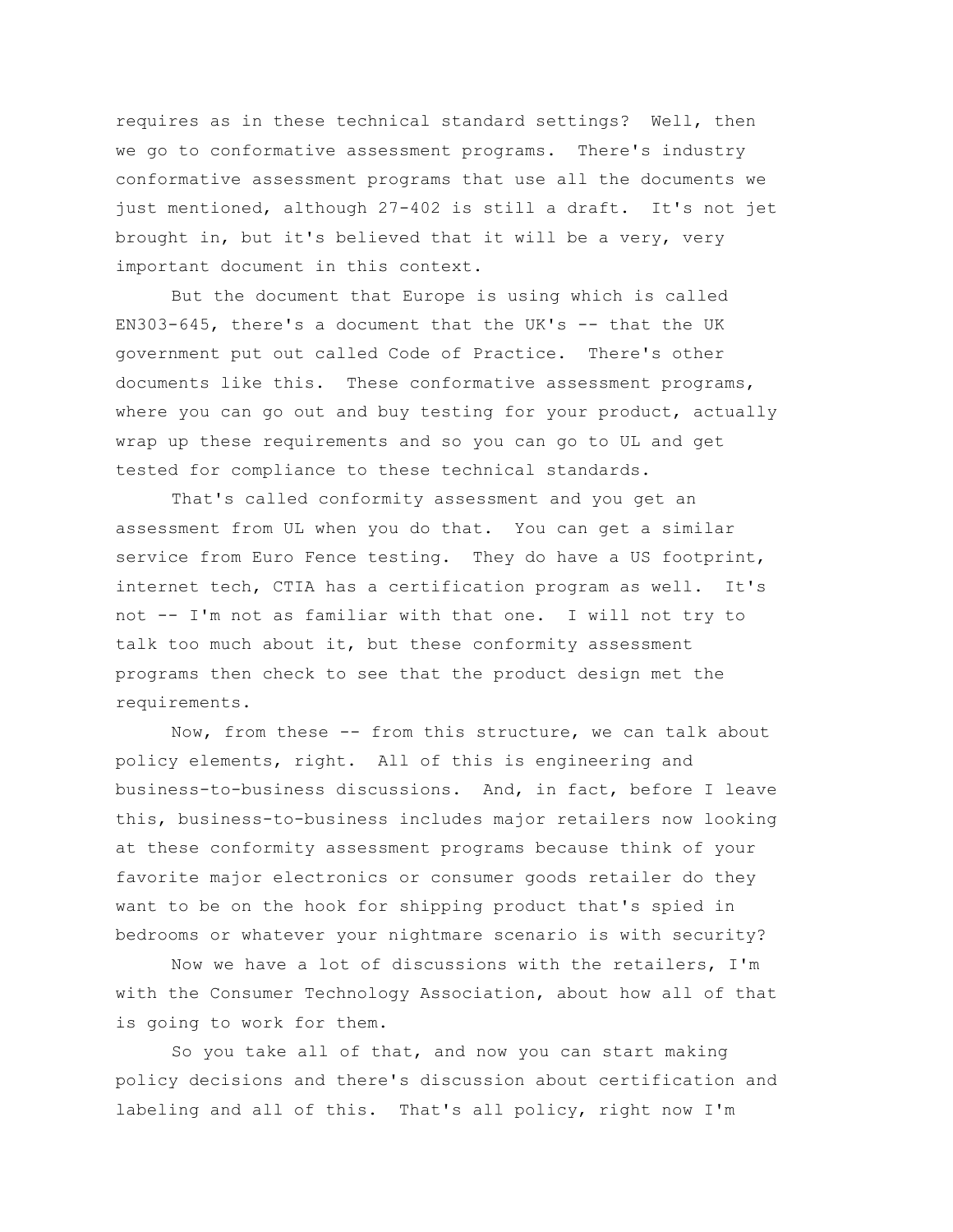staying within for the moment, the structure that's being enabled by all the work of the people on this panel, to give you the tools to make policy work, because without that structure, you don't have any target for the policy to latch on to.

That's more than enough, I think and Shane, I will hand it back to you and thank you so much.

>> SHANE TEWS: There's some relationship language. Where do you want to go to dinner tonight, honey, any place, as long as it shall be an Italian restaurant.

(Laughter)

Just get it out there so you don't have a fight in the car. Great idea.

You talked a lot about engineers and several of you have heard me talk about this nightmare meeting on my birthday a couple of years ago at the request of DHS. It was all lawyers there. And all they could talk about was who they were going to sue when something hits their system and it's not going to be my device's fault because your network, blah, blah, blah, I was horrified and I left the meeting and I said if it's up to you guys the Internet would not exist, nor would any of these things be attacked and we are the people that want to help. That's one of the reasons why I'm so enthusiastic about this panel today, is the ability for all of these players in the ecosystem to get together and then come up with a self-assessment which basically says we -- you know, we - well, actually I would like to talk about the self-assessment and how that came about. And how that is an area, where we're talking about this and where does the self-assessment come in?

>> MICHAEL BERGMAN: Yes, I can address that. That's a great one.

So if you think about all the product that is introduced every year in connected products, it's -- it's an enormous, enormous tsunami of new products and that's -- I mean that's evaluation. That's innovation right at the leading edge.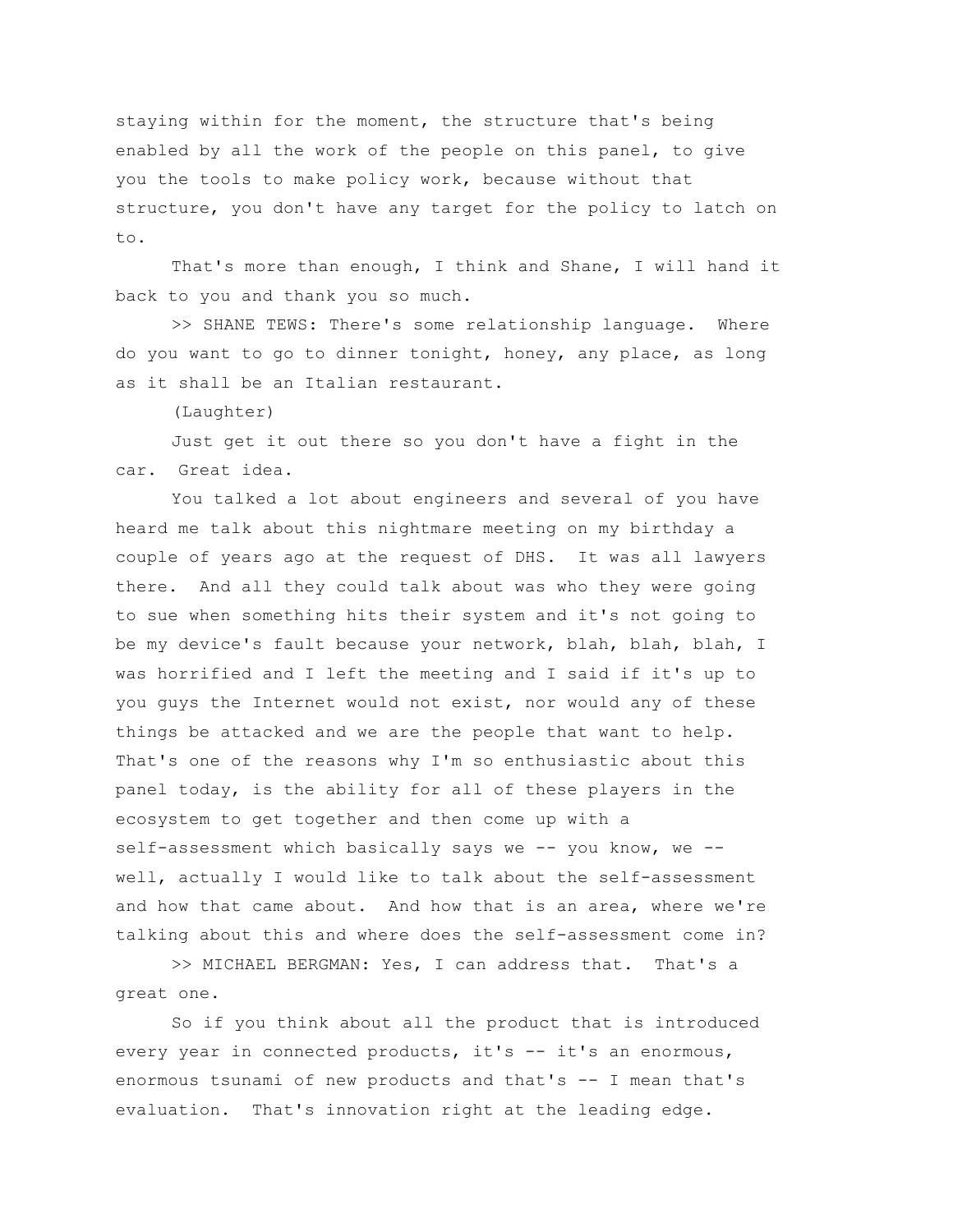An ecosystem to test everything is -- is maybe overkill and rather difficult to achieve in a short period of time, like 3 to 5 years' time frame.

What we can also do, though is we can rely on self-attestation, or self-assessment. Self-assessment is I check myself. Self-attestation, I assert that I checked it and I'm asking you to trust me. Now, who would -- if I'm a manufacturer, who would trust me? It's someone who can really old my feet to the fire if I misrepresent that and that's the major retailers.

Think of the major retailer and think of a very large brand name manufacturer. If the large brand name manufacturer self-attests that all of their cameras or washing machines or whatever are in compliance with a technical standard -- we talked about the technical standards.

If that manufacturer says these are in compliance and includes that with the purchase order receipt and material, and all the stuff that moves the product into retailer and the retailer is willing to accept that, that's a strong incentive for that process to work. The manufacturer has a market incentive to make that work. And comply with that and not screw up that relationship they have with this major retailer.

This is also true in terms of any kind of contractual relationship between a big buyer and a vendor.

I will say -- I mean no shade on any category of any manufacturer. We love all of our children here at CTA, but cybersecurity does require resources and the largest players have shown that they are able to spin up the resources necessary more quickly than the smaller players. So if you look at the job, the major players are doing right now, the largest brands are doing right now, they are doing a much, much better job than five or ten years ago.

You will see still there's still hacks. Researchers still reporting things. But it's -- when you look under the hood, you see that it's a much better situation.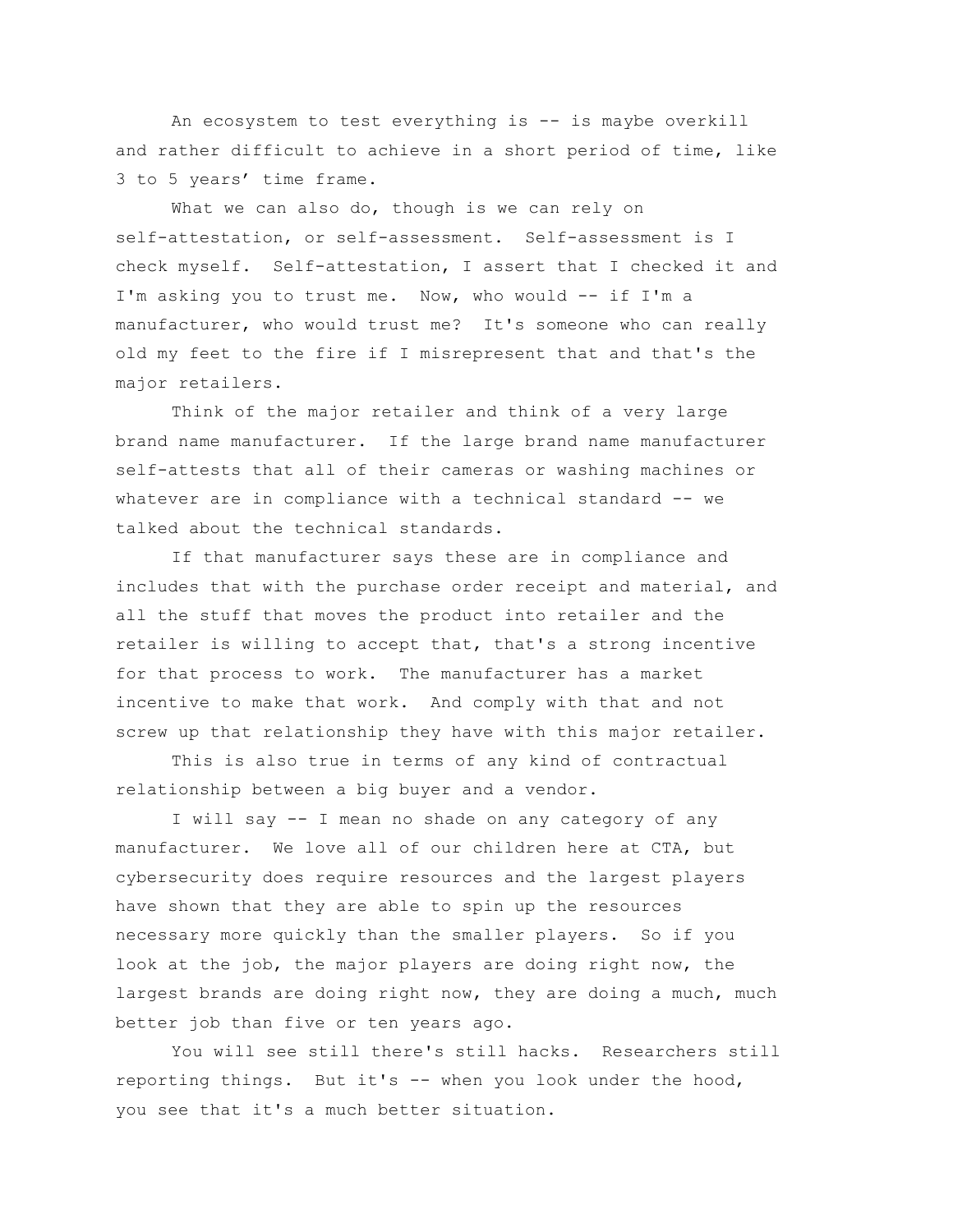Anyway, self-attestation is about that kind of relationship, and it plays a part and a very large ecosystem, we are going to need third-party conformance testing and self-attestation mechanisms to be recognized and valid throughout the process, because if we simply flip a switch and say everybody has got to have a UL certification, UL will be overwhelmed, industry is going to be unable to ship product, customers are going to be unhappy. It will not work.

>> SHANE TEWS: It seems like you have found the right balance to be able to collaborate with each other, and not be too prescriptive which I'm always worried about when legislators introduce -- and there have been several pieces of legislations that I have had other panels on where we've had Congressmen Marky had a great one we wanted to do this shield and I tried to explain to the staff. Are we going to be able to scan over it? You know, every -- because there's software updates and, you know, everything is constantly updating. Any time there's a legislative vehicle, you kind go into your shalls and musts. How do we make sure that the end thing - the idea for them was no consumer harm.

I think the balance that you have struck here is really unique because as we saw from the previous conversation, there's still a group of people who are trying to figure out how to talk to each other. And there's lots of mischief in the middle space there and you all from an IoT, you know have really figured out something that seems to be at least on the path to working. So other comments on the self-assessment?

>> AMIT ELAZARI: I would just touch upon something you just raised, which is another principle which is articulated in the CSDE consensus paper on IoT security principle. It's overarching. IoT echo system is certainly one where we see tremendous developments in technology Ute case and the complexity of the ecosystem playing, as well as, of course, the attack surface. But overarching in security policy being one of the most important principles is design neutrality. The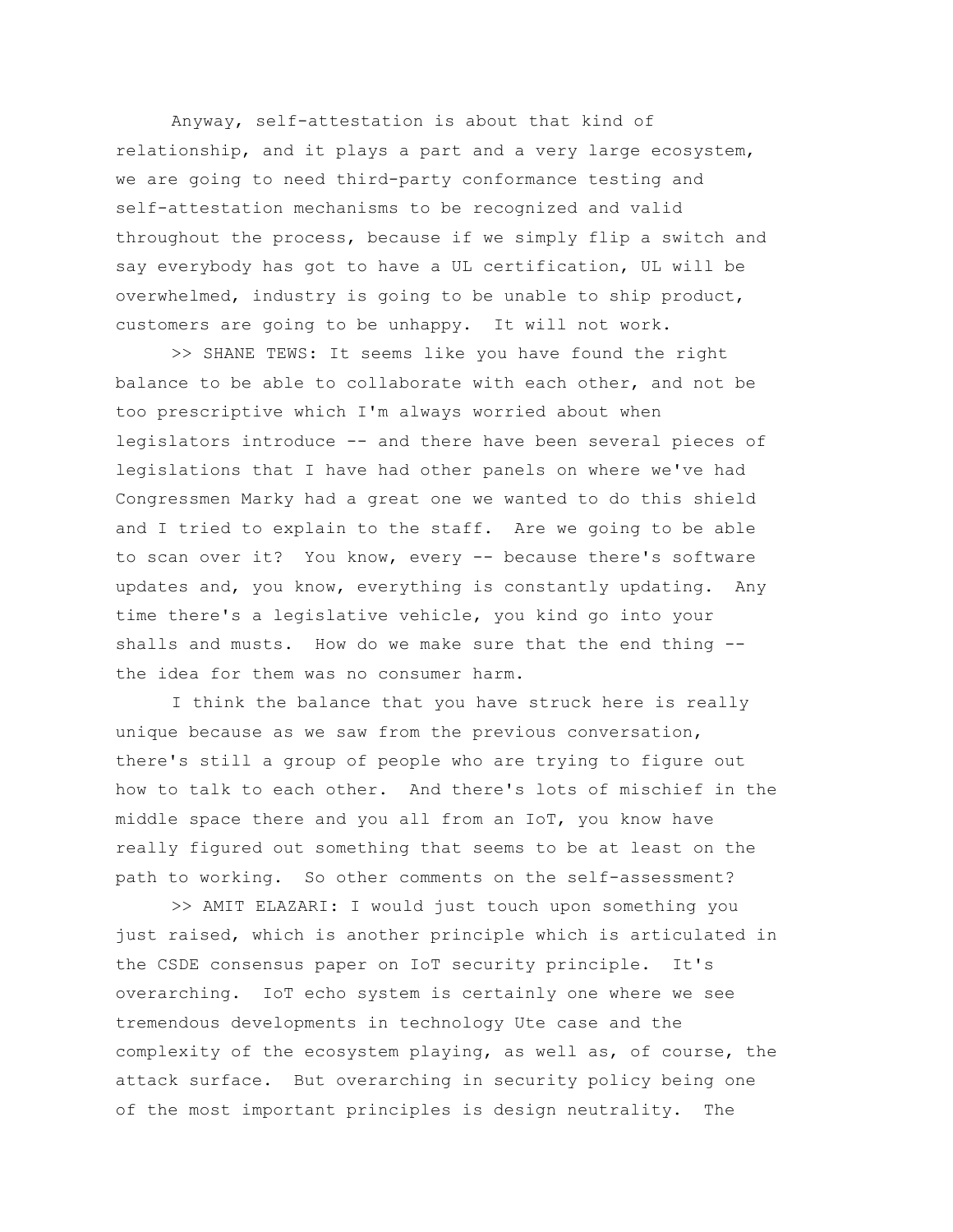concept of design neutrality when it comes to policy, as a whole, in technology law, is basically this notion that as we are considering regulations or policies, we should try to accommodate terminology that is flexible enough to accommodate for both future technologies, so in the technology side, both future attack surfaces, right?

Again, what we are dealing with is also changing, right? And this is very important, and a key pillar of many documents you will see across the board. That's where the advantage of technical standards come in. Technical standards are amended. Certainly there are certain bodies that do it much faster than others. Yes, amending some technical specifications and start ads, especially at that level of international standards could take more time, because of the level of rigorous consensus, right, that you have in, for example, in ISEC documents. It's getting amended with time and expertise and that's ail little bit of what is the benefit of technical standards if you want to go into the details security requirements that's why you do it in standards as well as other policy vehicles. So I just wanted to not specifically self-attestation, Mike describes a lot of ideas. And it is a key principle of our work, when it comes to IoT security policy.

>> PAUL EISLER: I agree fully with everything that Mike said, everything that Amit said. The only thing I would also add is that, you know when people think about self-attestation, sometimes people think that there's no enforcement. If you self-attest to something, that is not true, you can get into serious trouble. Any corporate in-house counsel, they would want to make shoo that you are only certifying to things especially if you are representing a legitimate company that you are only certifying to things that are factual and I think that's often not included in these conversations.

>> SHANE TEWS: So you -- you bring up an interesting point, what about the bad actors. What if you get a bad apple in that is trying to slide in. Is there a name and shame part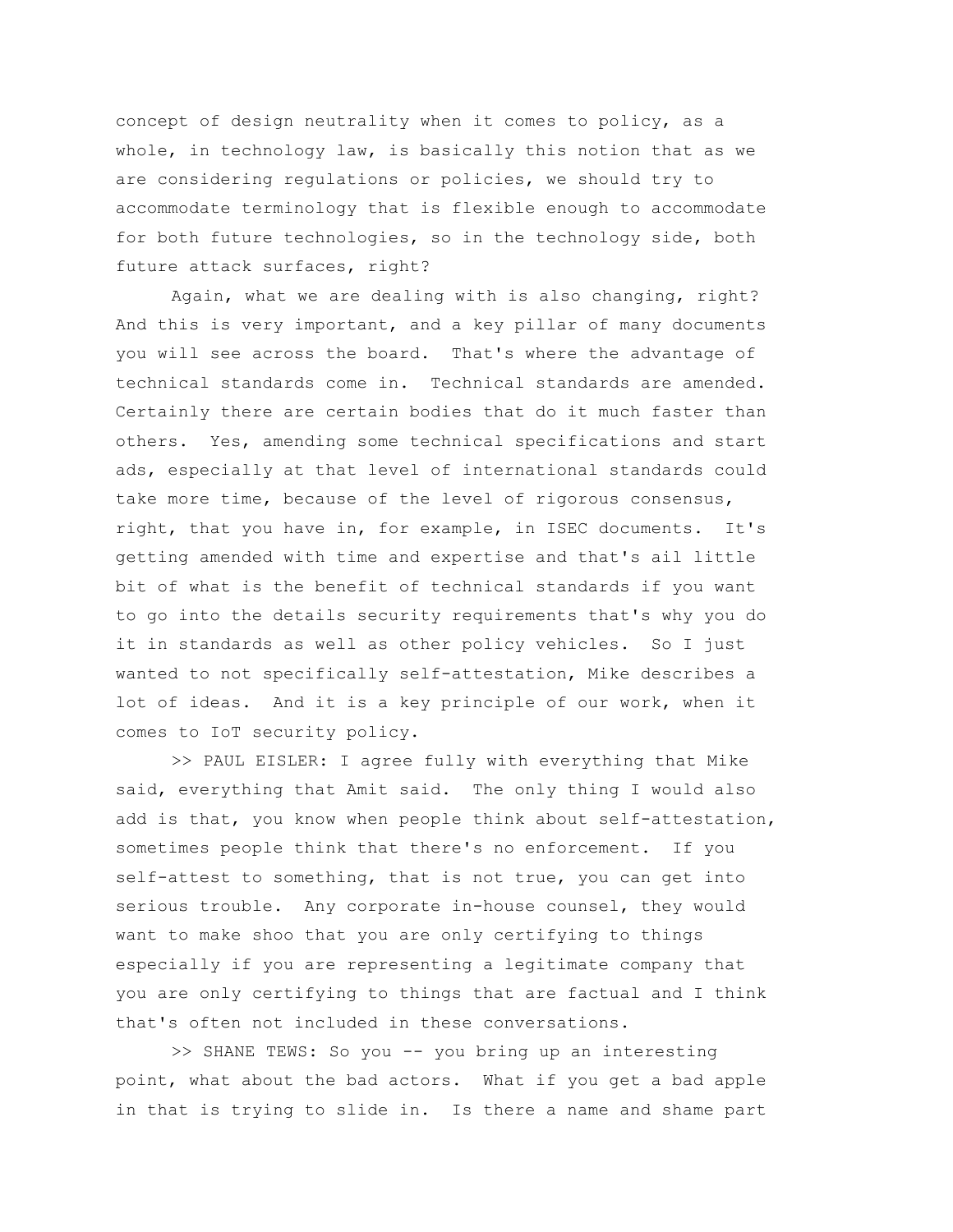of this? You know we all want to be the good guys and wear the white hat but what happens when we have the people that are not playing well.

>> PAUL EISLER: So if you are a bad actor in the ecosystem, there's a significant reluctance if not outright refusal on behalf of the more legitimate players in this space to be associated and in some cases what you will see is the government taking some interventions that take the form of policy prescriptions or outright top names and the government has taken those steps where the intelligence community felt it was necessary.

>> MICHAEL BERGMAN: We can actually drop one name. I will drop a name. Dowa Technologies if you are familiar with the Mirai botnet. You though that they had devices that were implicated in that botnet in a very large way. Reports from researchers varied. They used different techniques but apparently hundreds of thousands of product from that one company were implicated in that. And now you will find that Dowa is not on the shelf at your local retailer. This is a really, really well-known example and I'm not sharing any secrets here.

I believe they are on the entity list now at the Department of Commerce's best registry of companies where you shall not do business with them. And they may also be on the FCC's list. It's not a good idea to ignore cybersecurity and increasingly, as, you know, year after year, we are seeing that it's becoming more and more an issue for everyone in the ecosystem, these bad actors will get fleshed out pretty quickly.

>> ADAM SEDGEWICK: So, Shane, I will address that question, but I will just tweak it to make it slightly friendlier to say, what do we do with the legacy issues give than there are plenty of IoT devices out there already that might not have security capabilities built in.

I think some of the recommendations from the various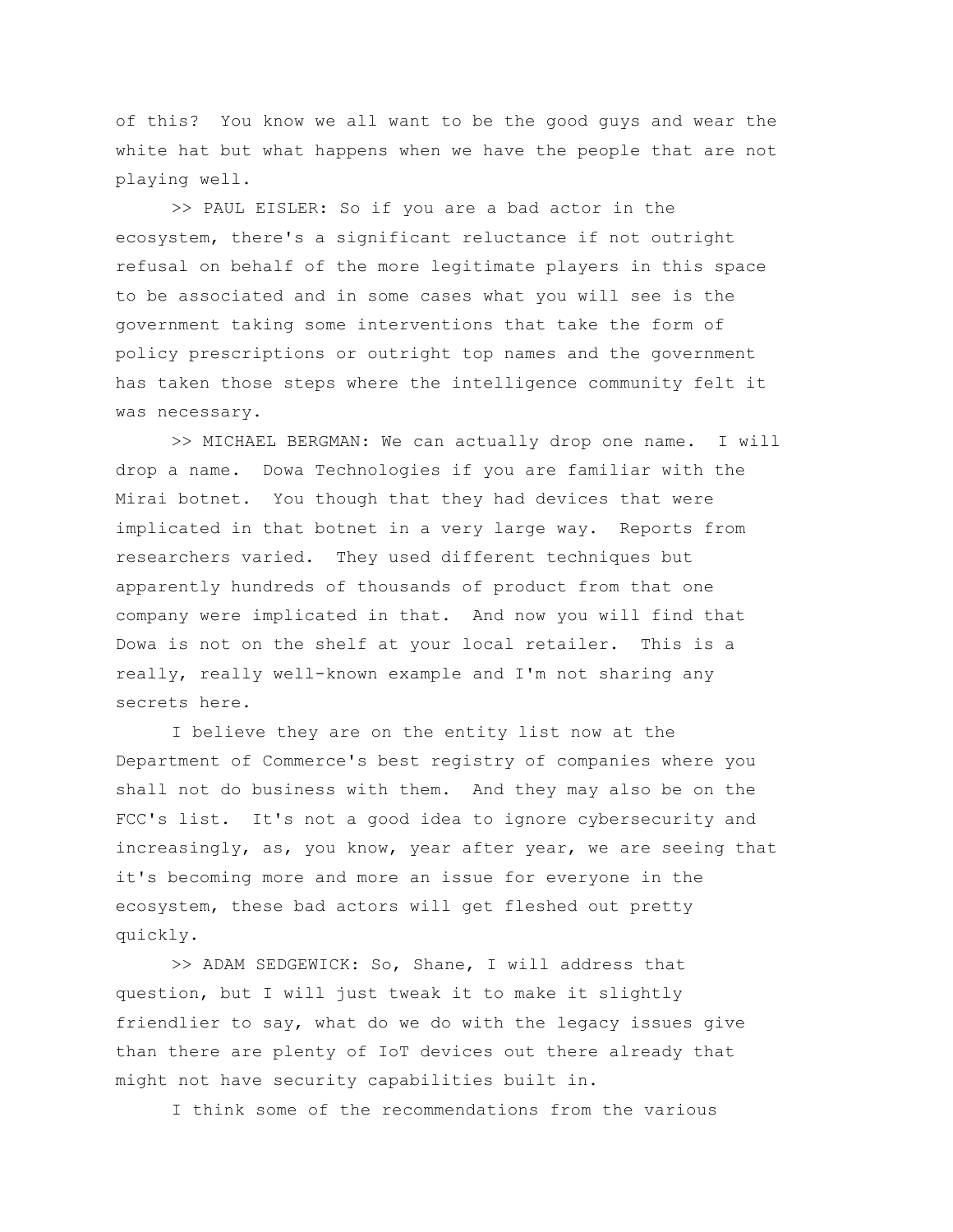groups, including us, is why we take a more holistic view. What are the things we should be doing on the network level and the organizational level, realizing that there are plenty of devices out there now, that we have to accommodate, and it's just kind of the reality.

So I think there are a lot of exciting things that are happening, that allow people to sort of assess the health of these devices as they come on the network. And it's that sort of layered approach that I think all of us promote, that will help us deal with the fact that it's not just about the devices, but how the devices are being used and how they are managed as well.

>> SHANE TEWS: And a question -- it goes more to the industrial level. When you have -- when you are just the middleman on this. So I'm thinking, Paul, about some of your membership and you see something that is a potential problem, where are you guys on the information sharing perspective of hey, we're starting to see something come online and we are thinking that this is not -- you know if you had the ability to stop something like a Mirai botnet attack, is there something that we have a capability for?

>> PAUL EISLER: So our companies are constantly monitoring the network for threats. There are advances that are happening to better predict botnet attacks. The member company, NTT coauthored a paper with NIST earlier this year, on models for predicting botnet attacks before they happen, and therefore being able to allocate resources in a way that allows to you respond better.

We see peer-to-peer command and control architectures in botnets that's a bit of a mouthful but what that means is the botnets distribute control amid control on all the networks and that makes it ease err to take it down. You have Lumen, the black Lotus labs research team, they discovered Mozi, a P2P, from a 2016 attack and also IoT reaper and all of these are known to attack insecure devices that are not built to this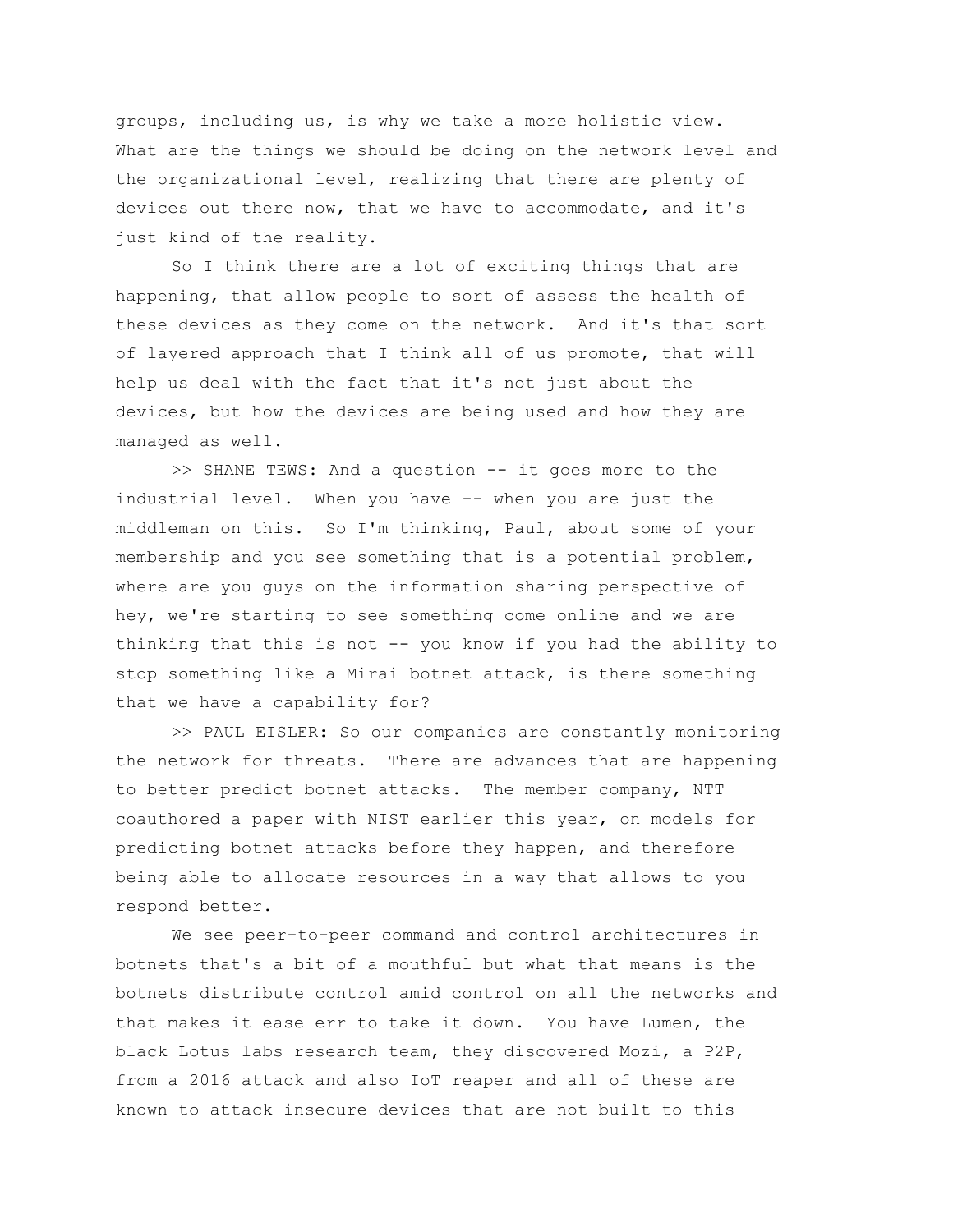industry standards that we are recommending.

And Mozi has been quietly assembling an army of routers for pay load execution, and you see this is just one example of one company and the research that they are doing, to address that particular threat, and very often what you will see is a company will notice a threat, and they will be reactive to the ones that they notice on their networks first and they share that with other trusted partners in ecosystem. This is not just limited to ISPs. You see folks in the IT sector. You see Cisco has a very good research team that share threat information with our companies.

So this is a whole see could system  $a$  -- whole ecosystem approaches. If the bad guys were just using the tools and techniques that they used back in 2016, we would be on top of that. We would be in a very good position to be able to contain those threats. The problem is just as our tools get better, so do theirs.

>> AMIT ELAZARI: I also want to quickly build on Paul's point. One the things you will notice if you open up those technical specification documents in the standards being right, A259b, d, I think, both you have potentially even in the CT, of course, but also in 28-8, references to a concept called vulnerability disclosure programs. So let me explain that. In addition to the capabilities and the importance to work with the ecosystem on what we call cyberthreat information, through vehicles like ISAC and we collaborate to advance our understanding about threats, there is also an important understanding when it comes to IoT, that the complexity of the landscape and the attacks surface means we will need to always collaborate with the external researchers that are doing the research work, security researchers and able that collaboration and transparency that allows external researchers to report vulnerabilities as they find them, right, unmitigated vulnerabilities. They are facilitated by programs like mobility disclosure programs.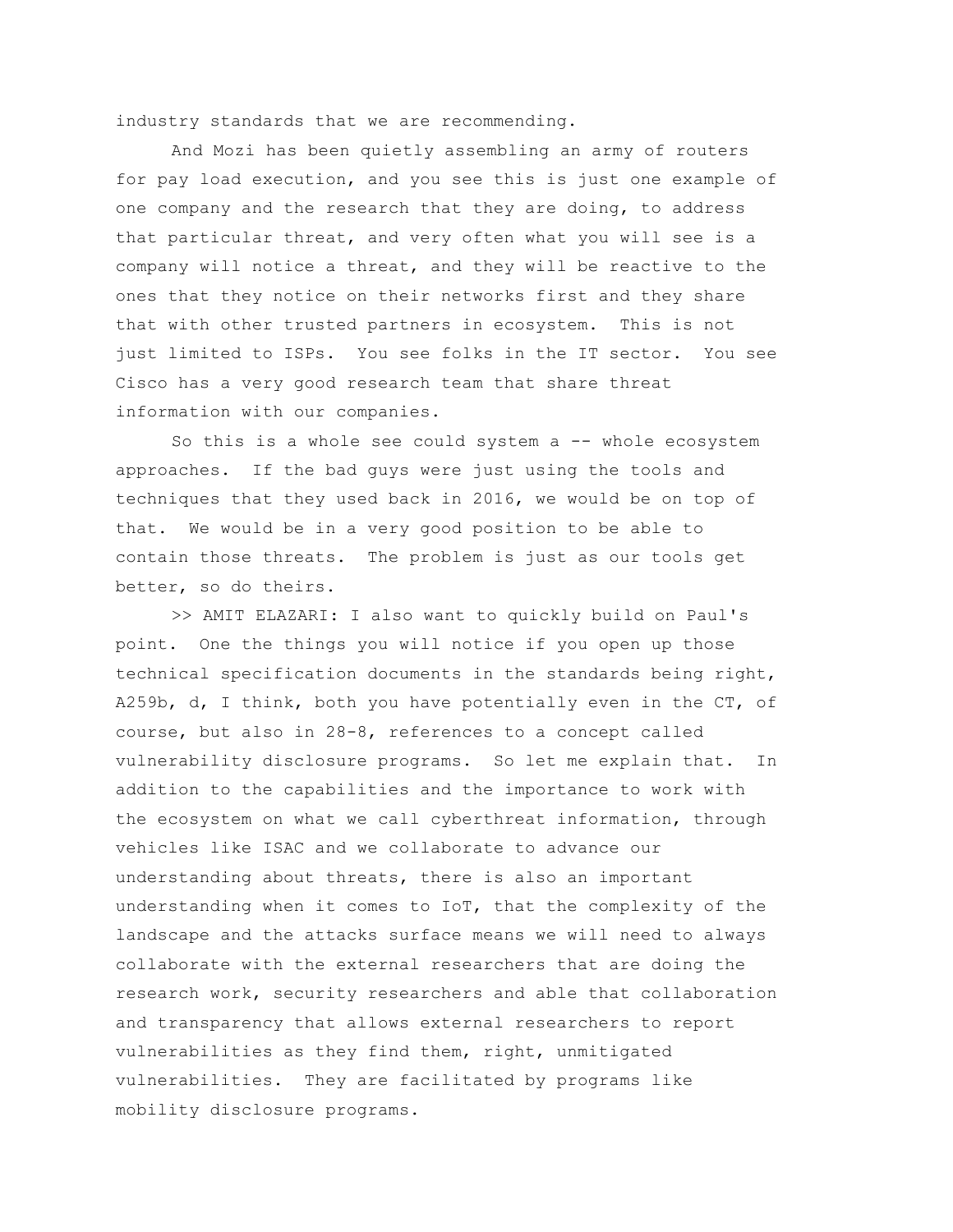We are seeing the trend for IoT security baseline, a focus on that is the capability and organizations are encouraged to have a very clear policy, that says if you find something, if you see it, please say something, please report it, to this channel. We will work with you collaboratively, to facilitate a remediation and a mitigation for the vulnerability. Especial when its to component that process of facilitating the remediation and developing the mitigation in a way that's tested, verified across ecosystem and increases patch adoption by end users often termed multiparty vulnerability disclosure process, is one where we collaborate very intensively with the ecosystem across the board. This is another area where you are seeing companies operating, not just of course the importance of cyber threat sharing information, working with the certs of the world and the ISOCs of the world and also facilitating the collaboration around the development of the mitigation for vulnerability, and working together to create a remediation that is actually getting adopted by end users.

So I just wanted to add that point, because this capability of vulnerability disclosure and handling processes is, in fact, one that we are seeing a lot of focus on when it comes to IoT security.

>> SHANE TEWS: So I'm looking at the questions and thank you, Mike. Mike has been multitasking and answering questions in the Q&A as we have been doing this. I really applaud you for that. But a lot of them are around open source. And what we're doing in that space which also brings many he to  $-$ - I  $$ let's start with that one because I have a question about content delivery networks. Michael Nelson says can the panelists talk about the role of open source software in IoT devices. Libraries of open source software are used by thousands of manufacturers and the code is very good and tested by great engineers but bad updates can sneak in, and so one is libel if something didn't work as advertised. What are the key developing and using super secure open source codes?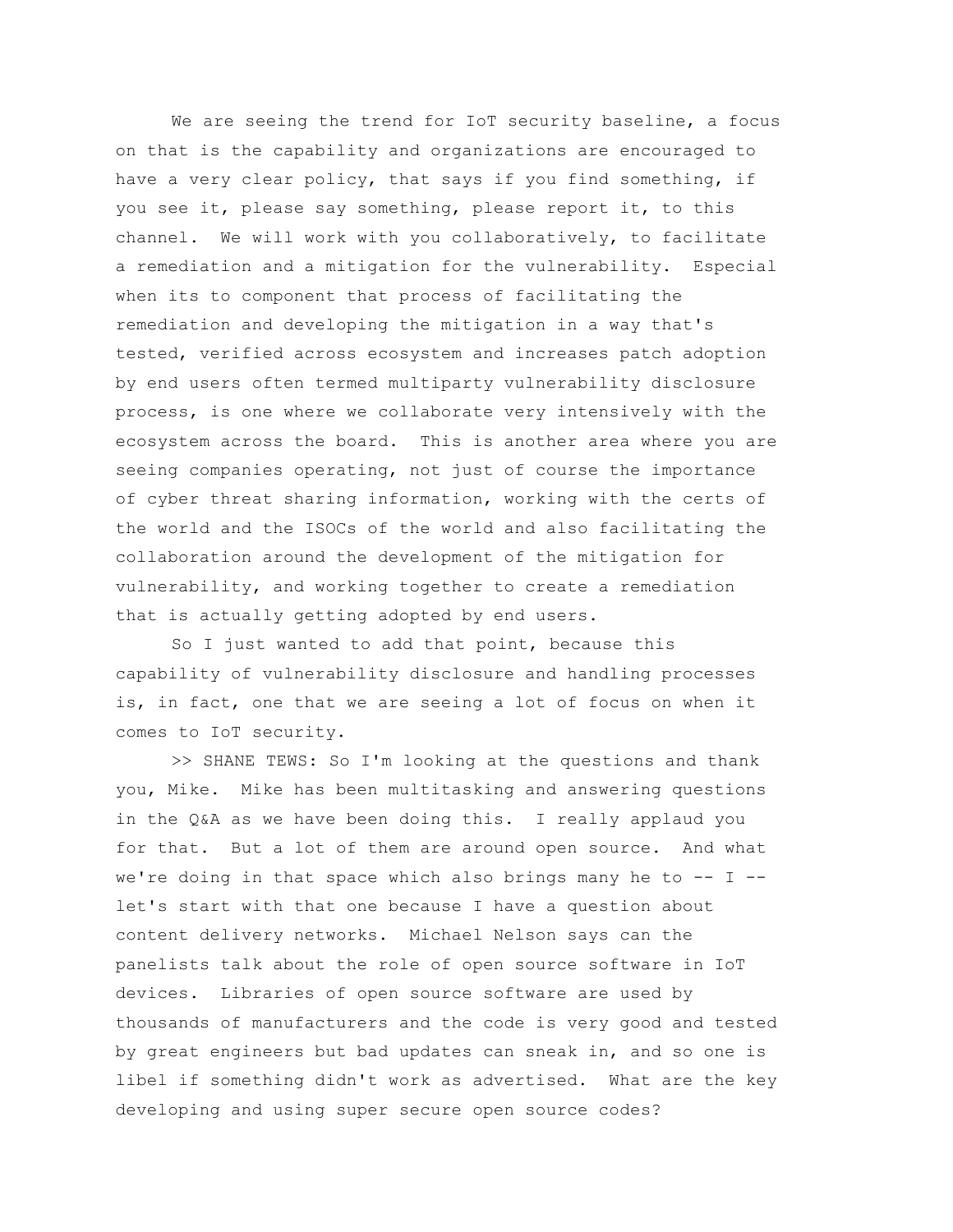>> MICHAEL BERGMAN: Amit, I saw you smiling and nodding throughout that question. Do you have something to say otherwise I have something to say.

>> AMIT ELAZARI: Why don't you go ahead.

>> MICHAEL BERGMAN: So here's the thing, Michael brings up a very good point, and it's something that we have been concerned about and matching and talking to people about for some years now. About five years ago I had my first discussions with the open WR people at Purple Foundation, about what it would say to make that software more secure.

Not because it was a particular problem but they had a great community that was brought together by the Purple Foundation and this was a strong ability to message to that community. So this is a supply chain issue. Dealing with the Providence of your software and the software build materials. And what is happening is NTIA has been convening a multi-stakeholder process to develop a way -- not to develop, but to standardize on the efforts on modernizing software components at the very first level in your product and then when those components integrate something from something else, itemize those and this reaches all the way into the open source that you pulled in.

Now, when you look at a piece of open source, that open source software could be changed from day-to-day, because it's an open process.

Somebody could have snuck something in. Once you have picked up a piece and you vetted it and you know this is the one that you are going to use, what you can do is create a hash that verifies that this is not changed later on. It's a hash, a cryptographically secure number, that represents the exact code that was what you pulled down and developed and verified.

We're not there yet. Software build materials is not quite ready for wide scale across the board ecosystem deployment in my opinion. It's very close. There's been a lot of great work done by the stakeholder process at NTIA, Allen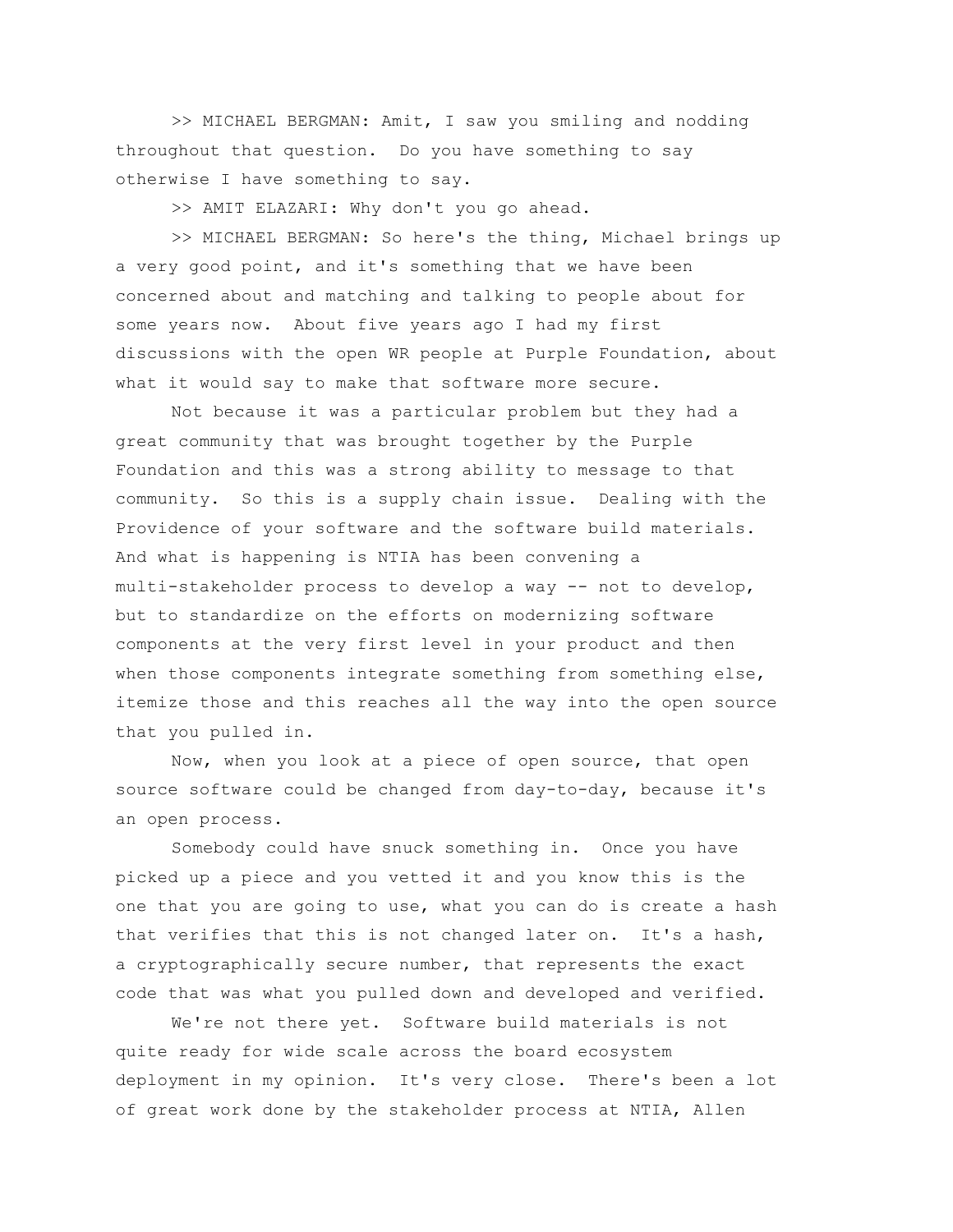may be on the call. If you are on the call, you owe me a beer.

That's really, I think the main ticket across the board industry-wise. There's also secure dev ops processes that are intended to bring a piece of code in, vet it yourself, and then not always rely on something else.

Rely on what you know.

So those are the two things that I would mention. After the development process is complete, there's also certain types of testing that can go back and look for problems without necessarily knowing exactly what that problem might be.

Something called fuzz testing, where you just throw data that's randomized in certain specific ways at the system to see if you can get something to react the way it shouldn't. Now, I could talk more about that but probably that's a little too technical for a general discussion. So I hope that answers the question.

>> SHANE TEWS: Yes.

>> PAUL EISLER: I will add two things to that. First, the issue of liability, and open source, well, it is true that many cases it's difficult to attach liability to the person or entity that is introducing the update to the open source software. I mean, once that -- once the open source software gets embedded, into another system, in so far that's an entity that you do have a trusting relationship with, there's an assumption ever responsibility, in many cases explicitly in contract where there would be a way to hold folks accountable unless you really don't know who you are doing business with.

I want to also point out, I completely agree with Mike Bergman's assessment of the importance of the NTIA work. Allen if you are listening, you owe us two beers.

>> MICHAEL BERGMAN: No, no, that's two to me.

(Laughter).

>> SHANE TEWS: I would say, party at Allen's house. I don't know about you guys.

>> PAUL EISLER: While we strongly support what NTIA is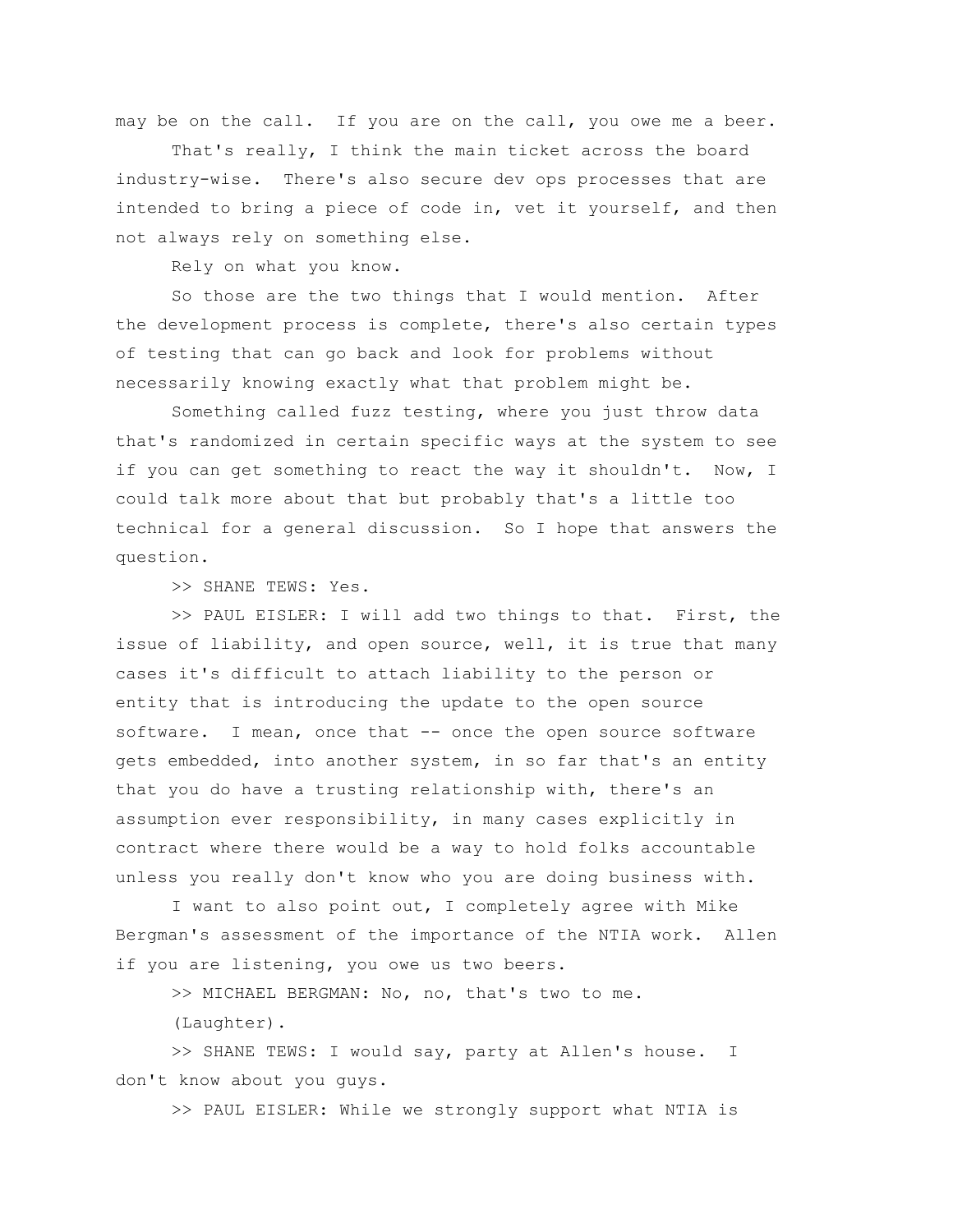doing, there is still a conversation that has to be had about some of the ways that we can continue to evolve this process and the recent release of the SBOM minimum elements are we are encouraged it will be iterative and we are continuing to work with them because we think it's so important what they are doing we want to make sure that it gets done right.

>> SHANE TEWS: So just to throw more love on Allen, because it seems like we are having Allen fest. He's probably had the best use of time while we are all on lockdown on COVID. He has several things that he does that explains SBOM on YouTube. So I have interviewed him and I have been very impressed with how well he does it for an average bear. He goes from 101 to 301 and he has the whole twinkie analogy that he uses but it's a great point to bring up how, you know, you need to know what the next layer is especially when we are going to a software world where software is eating everything. Public service announcement, there's a healthy chat discussion if anybody is not watching the chat and I would imagine it's archived, and there's a lot of thank you to the panelists and other people that are adding pieces in here and we're having a whole discussion about this on the side.

And thank you -- Mike, you are doing such a good job of answering all of these questions by the time I want to ask them, you have complete them. Felix is asking what is the opinion about the panelists about using blockchain no secure IoT infrastructure? Anyone want to comment? Blockchain?

>> AMIT ELAZARI: While people are thinking, I want to add a quick thing on the last question and bring us back to what we started with, which is the importance of collaboration and public/private partnership.

The SBOM is one consensus driven process that is part of the executive order, I think, NIST is going to contribute to that as part of their development standards there and guidelines that are Section 4E and that conversation would continue and, of course, industry is participating very much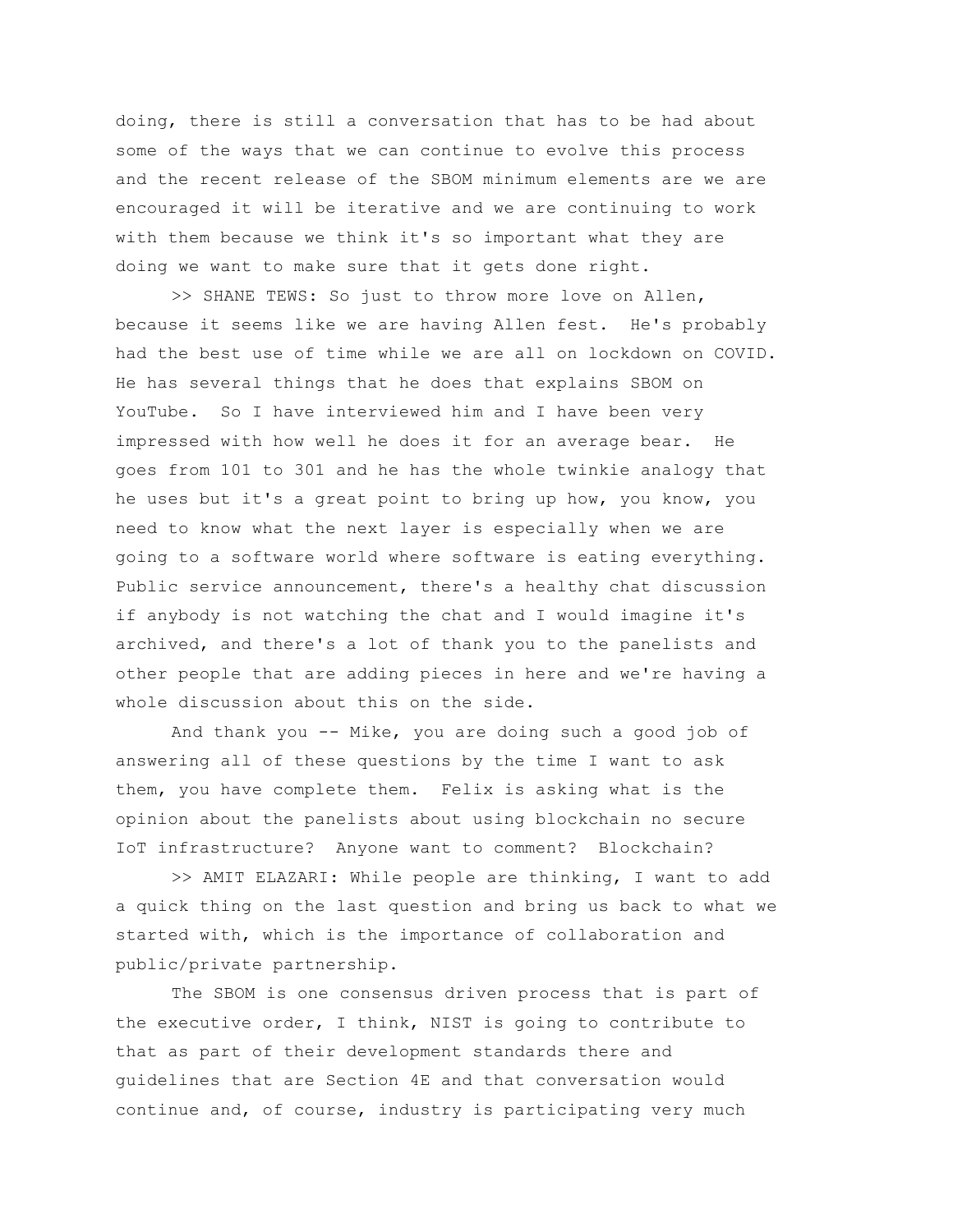actively in the conversation with the SBOM but that's one pillar of security and open source. What is important is we continue to facilitate those consensus driven processes and understanding, right, advancing our understanding of what it means to secure open source and part of what we are doing right there is participating in initiatives like the open source security foundation, where a number of private partners are together with others are, again, facilitating these conversations for issues like the SBOM but also for issues like vulnerability disclosure and or elements and processes that are relevant to secure open source.

>> SHANE TEWS: Very good point.

>> MICHAEL BERGMAN: I'm sorry, Paul, were you going to - the focus went to you. Let me try to address the blockchain item. Thank you, Amit. That was great.

One of the interesting ways of doing that is making -- has to do with making absolutely sure that the software that you are running on your IoT device really, really, really truly came from the original manufacturer and is actually in line, exactly what they wanted you to be running. So that's great. Yay!

But let me sort of give you an analogy. I mean we're talking a little bit more about basic meat and potatoes security. We are not talking about filet mignon with caviar and truffles. So when you have the minimum job taken care of, and you start growing in sophistication, things like blockchain IoT certainly have a very important role, potentially. But in order to get to the point where the incremental benefit of using something like blockchain is important, by the time you need that last 3% or 10% or whatever benefit you want to quantify it as, you need to have taken care of a bunch of other stuff first.

Now, what we are promoting today, we're talking about today is baseline security. We have used the term, but if you go back and look up what baseline, you will find Amit's tech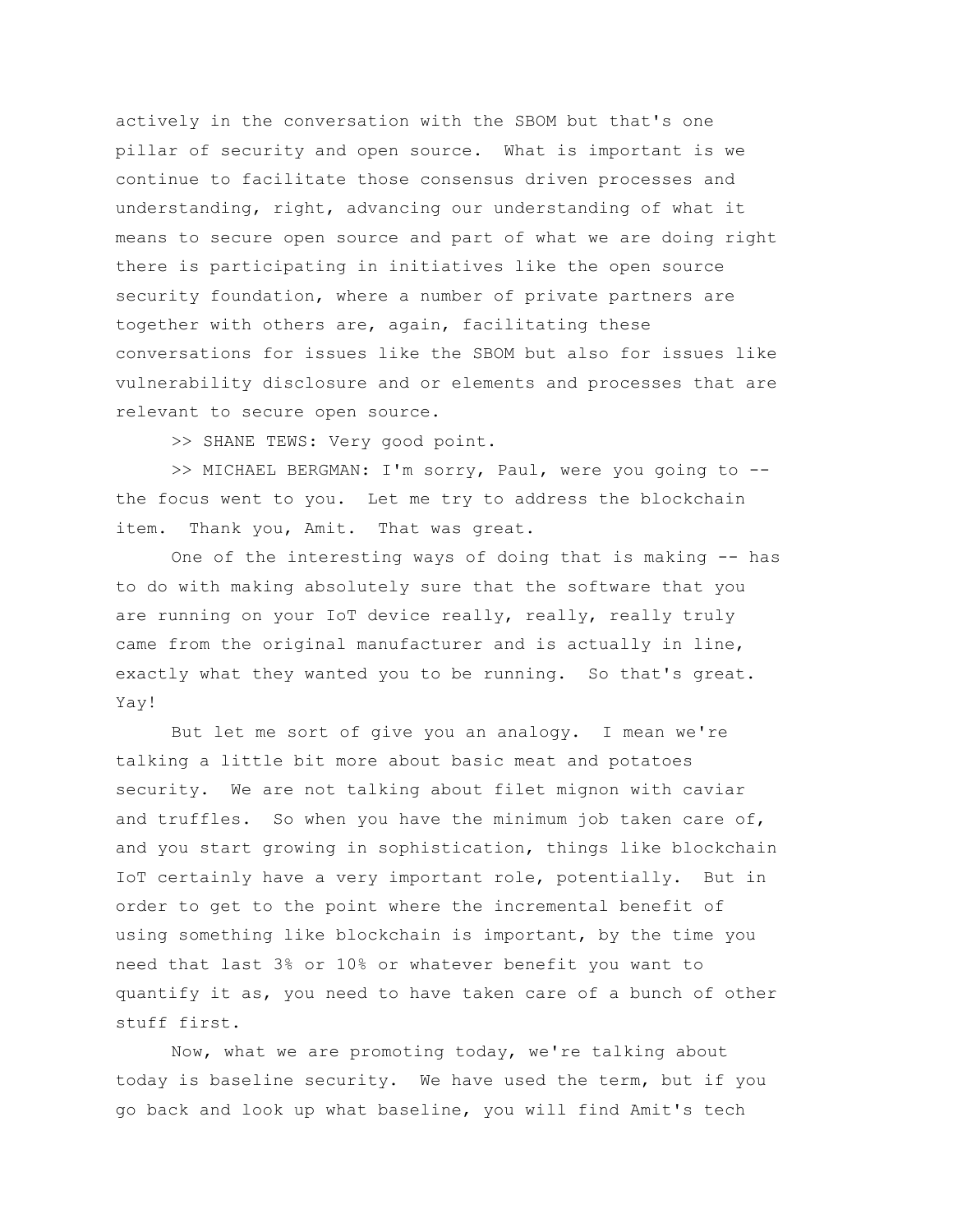and you will find ANSI20-8 and NIST 82-59a and the CSDE Paul spoke about the CSDEC2 consensus.

All of those address the minimum baseline that everybody should meet. Even once we get compliance there, broad compliance more or less, we also need better development practices, secure development practices. Ideally, we would start with secure development practices but when things are bleeding, you put a bandage on first. So secure development practice are important, and secure development processes that substantiate those processes is very, very important. We have a lot of work to do to bring the ecosystem up to meet this challenge.

Blockchain, love it. It's very cool and interesting stuff. I can say the exact same thing about post quantum encryption and using quantum computing in the context of cybersecurity all of these topics are great but first we got to get the basics taken care of and that's what we are all about right here.

>> SHANE TEWS: So do you feel we are getting the basics taken care of? Where are we on the level of basics taken care of? Are we on the path?

>> MICHAEL BERGMAN: Do you know what it's like? Take a whole playground full of children, right? And you tell them go play soccer. And they have never played soccer before. Let's hypothetically. This is not a perfect analogy. What we have done so far is we have drawn the field. We have written up the rules and put them on a board. We have got referees going into place. That's the conformity assessment bodies I mentioned. We have organizers, that's NIST, that's CSDE. We have important well-respected players stepping on the feel like Pele, and that's Intel. We have all of these kids, and we have the kids.

>> SHANE TEWS: Interesting analogy. I feel like Amit should have on a Jersey right now.

>> MICHAEL BERGMAN: I want a whistle.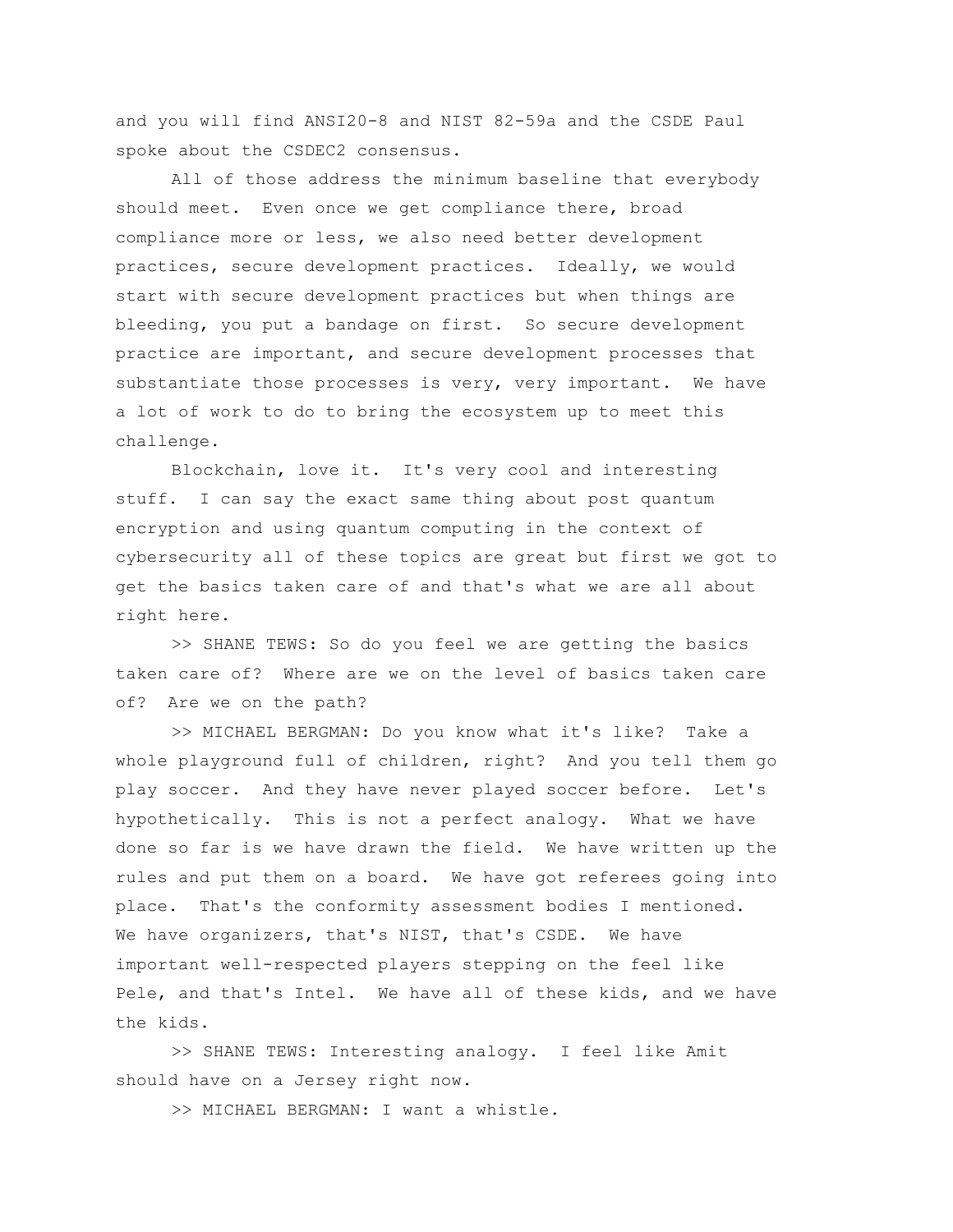>> SHANE TEWS: We have two minutes left. Anybody want to do a last round of thoughts, where we are headed and where want to leave this group with this discussion?

Paul, I will start with you. It looks like you have words coming out of your mouth.

>> PAUL EISLER: Obviously, it will be important for government and industry to continue to rely on each other as partners. We're also going to need to continue to driving towards an international standard and do our best to mitigate regional fragmentation but finally, we will need smart policies to make it easily deploy security designed products in countries across the globe. This is not just a US problem. So you need to raise the expectations for security no matter where you live, no matter what language you speak. I have said it before, cybersecurity has no borders and we need global solutions.

>> SHANE TEWS: Fair. Adam, he's kind of put new that with governments being important.

You are big important government guy.

>> ADAM SEDGEWICK: Something like that.

Yeah, no, I was going to -- so I really appreciate the question and I think Mike addressed it well in the chat about cloud, and I think I would sort of echo that that's an important thing to consider. Another thing -- but another thing we didn't really talk about very much today is privacy, and I think -- and I think a lot of the facts that Mike brings up about the challenges with engineering good security are like 20-fold when it comes to privacy and particularly with IoT devices, you will have a lot of unique privacy needs that are very different than the security capabilities.

So that was something I would kind of put a pin on and situational awareness let's talk about work that we can do to get true privacy engineering practices pushed forward. We do work in that space but it's something I think we need to do a lot more around and on.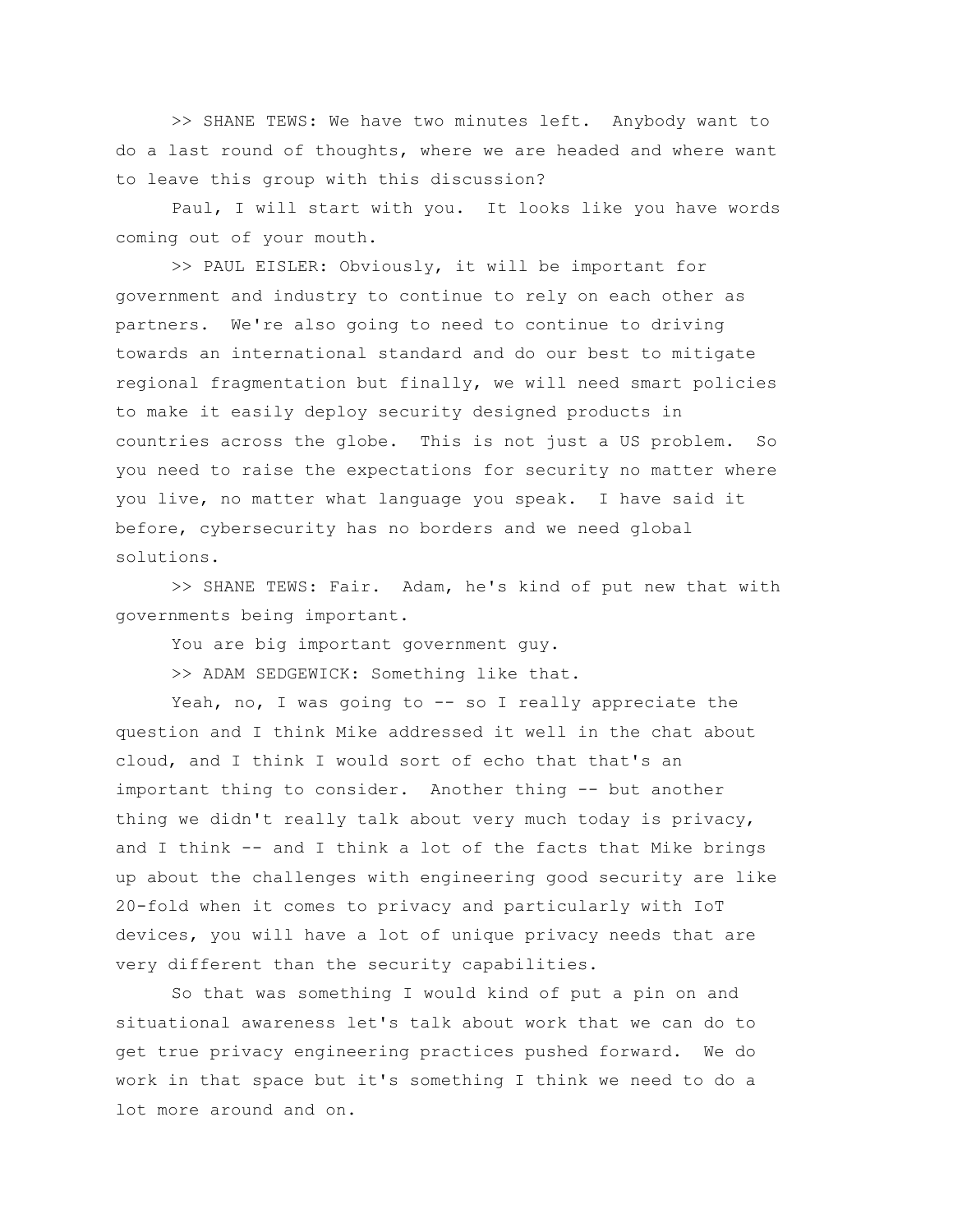And I would agree that this is, you know this is something that regardless of what paths, any sort of policies take, there will be a basis and there will be a necessary basis of strong public/private coordination or call it public/private coordination depending on the types of issues we are trying to address.

>> SHANE TEWS: Amit. Final thoughts?

>> AMIT ELAZARI: Yeah, my final thoughts are, I mean, security is not a one-stop step. It takes all of this and this is what we are seeing. And if security is, of course, top of mind that it's a critical issue and a priority when it's to IoT and security across the board. It's not just about the technology. In the technology, it's not just about our, you know, best assurance, SDL, processes, leading, vulnerability discloses and it's also the foundational security in the hardware, the software across the board. It's also about the partnership and the partnership is everything from enabling the ecosystem and it's the active participation, the collaborations through alliances through work on technical standards and it's advancing our shared understanding all the way to participation with governments, with policymakers and those public/private partnerships and it's also collaboration and partnership with the security research community, as they work and, you know, uncover the vulnerabilities and the issues of the future.

So for me, the real take away from this discussion is the importance of collaboration, the importance of flexibility, and working together on all of these documents as we are trying to tackle the emerging attack surface.

>> SHANE TEWS: A lot there. Mike? Final thoughts?

>> MICHAEL BERGMAN: I will be very quick because we're at time. I want to thank Shane, great job, and my fellow panelists and just say to anyone out there who has policy somewhere in your job, what we described today is a framework that starts with a government agency and their fundamental document, works through levels of sophistication or refinement